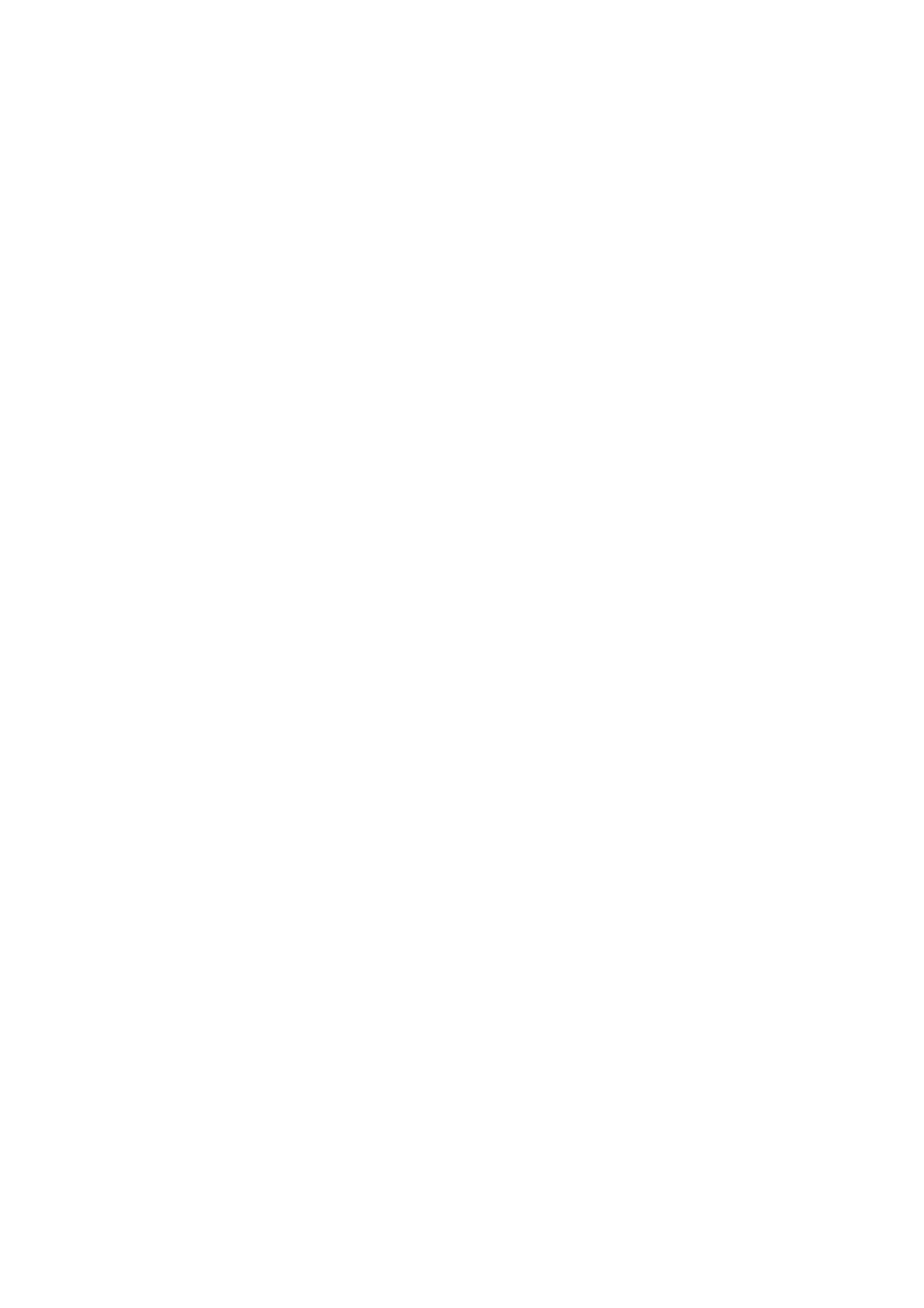Discussion Paper

# REVIEW OF ABS ANNUAL SERVICE INDUSTRIES SURVEY PROGRAM

2005

Susan Linacre Acting Australian Statistician

AUSTRALIAN BUREAU OF STATISTICS

EMBARGO: 11.30AM (CANBERRA TIME) THURS 27 OCT 2005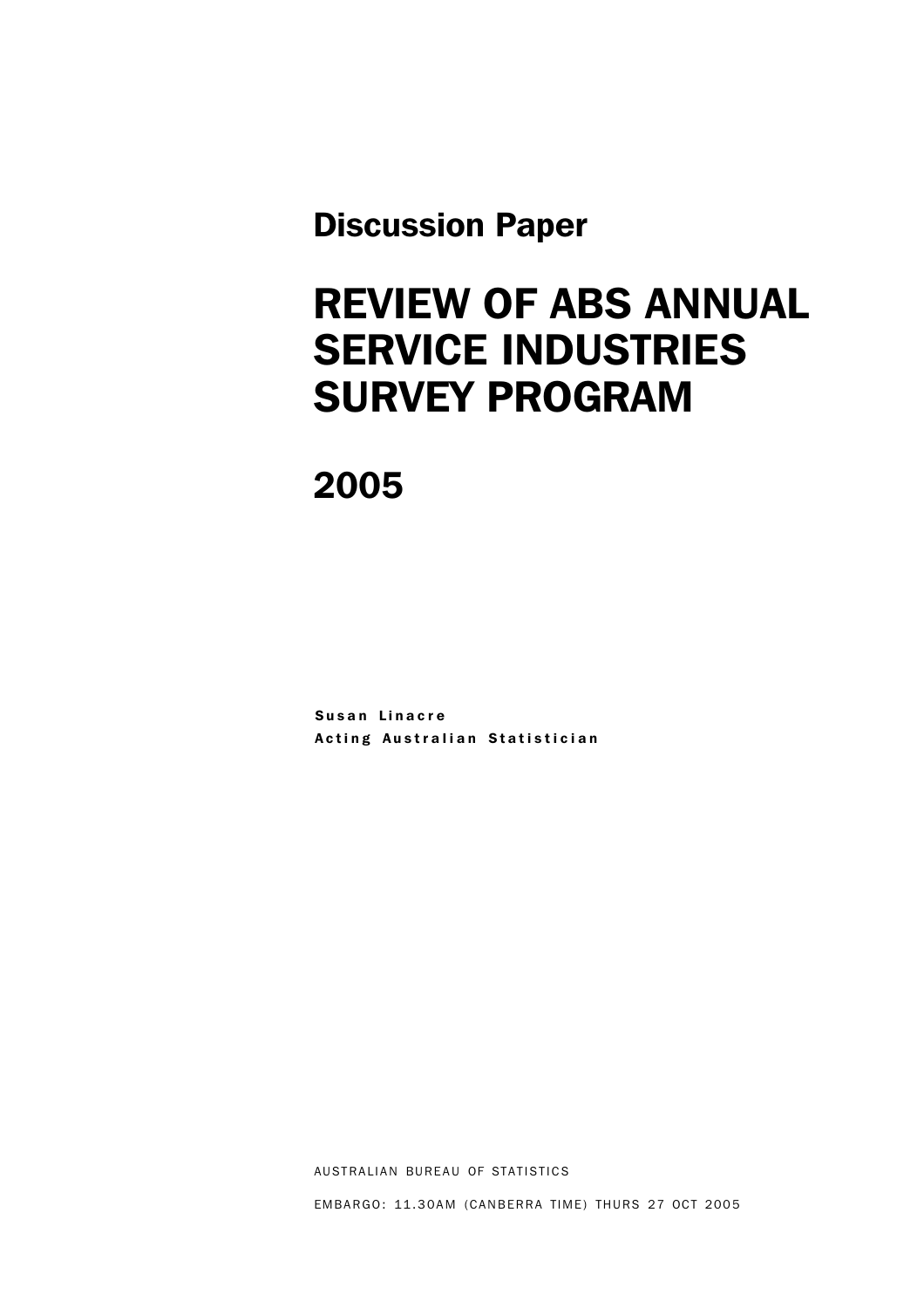ABS Catalogue No. 8569.0

© Commonwealth of Australia 2005

This work is copyright. Apart from any use as permitted under the *Copyright Act 1968*, no part may be reproduced by any process without prior written permission from the Commonwealth. Requests and inquiries concerning reproduction and rights in this publication should be addressed to The Manager, Intermediary Management, Australian Bureau of Statistics, Locked Bag 10, Belconnen ACT 2616, by telephone (02) 6252 6998, fax (02) 6252 7102, or email: <intermediary.management@abs.gov.au>.

In all cases the ABS must be acknowledged as the source when reproducing or quoting any part of an ABS publication or other product.

Produced by the Australian Bureau of Statistics

#### INQUIRIES

! For further information about these and related statistics, contact the National Information and Referral Service on 1300 135 070 or Gabrielle Robbie on Canberra (02) 6252 6133.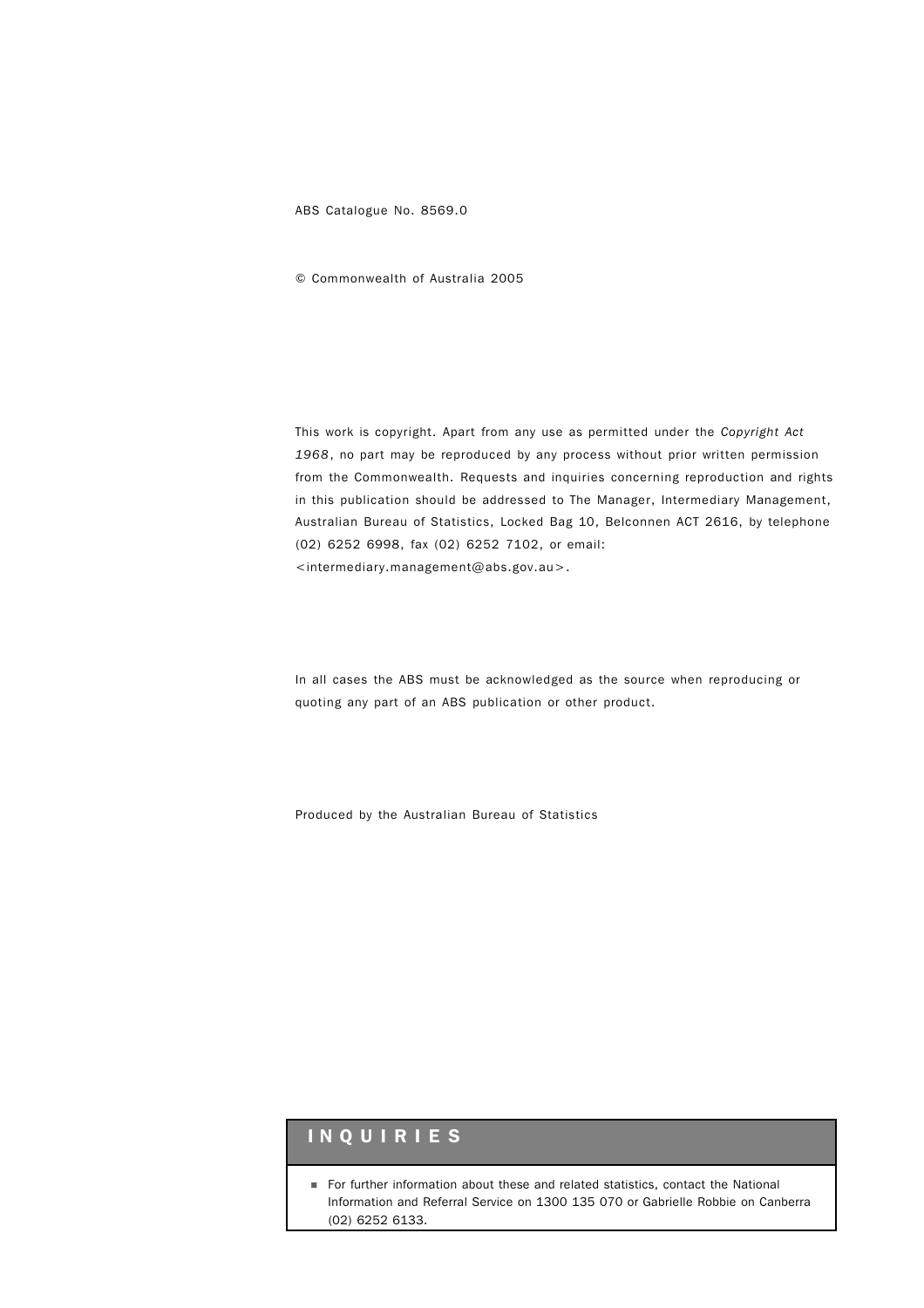### CONTENTS

#### COMMENTARY

#### *page*

| 4. Assessment of the Service Industries Survey Program to Date $\dots \dots \dots \dots$    |  |
|---------------------------------------------------------------------------------------------|--|
|                                                                                             |  |
|                                                                                             |  |
| 7. Surveys currently being considered for inclusion in the survey program $\dots \dots$ . 8 |  |

#### APPENDICES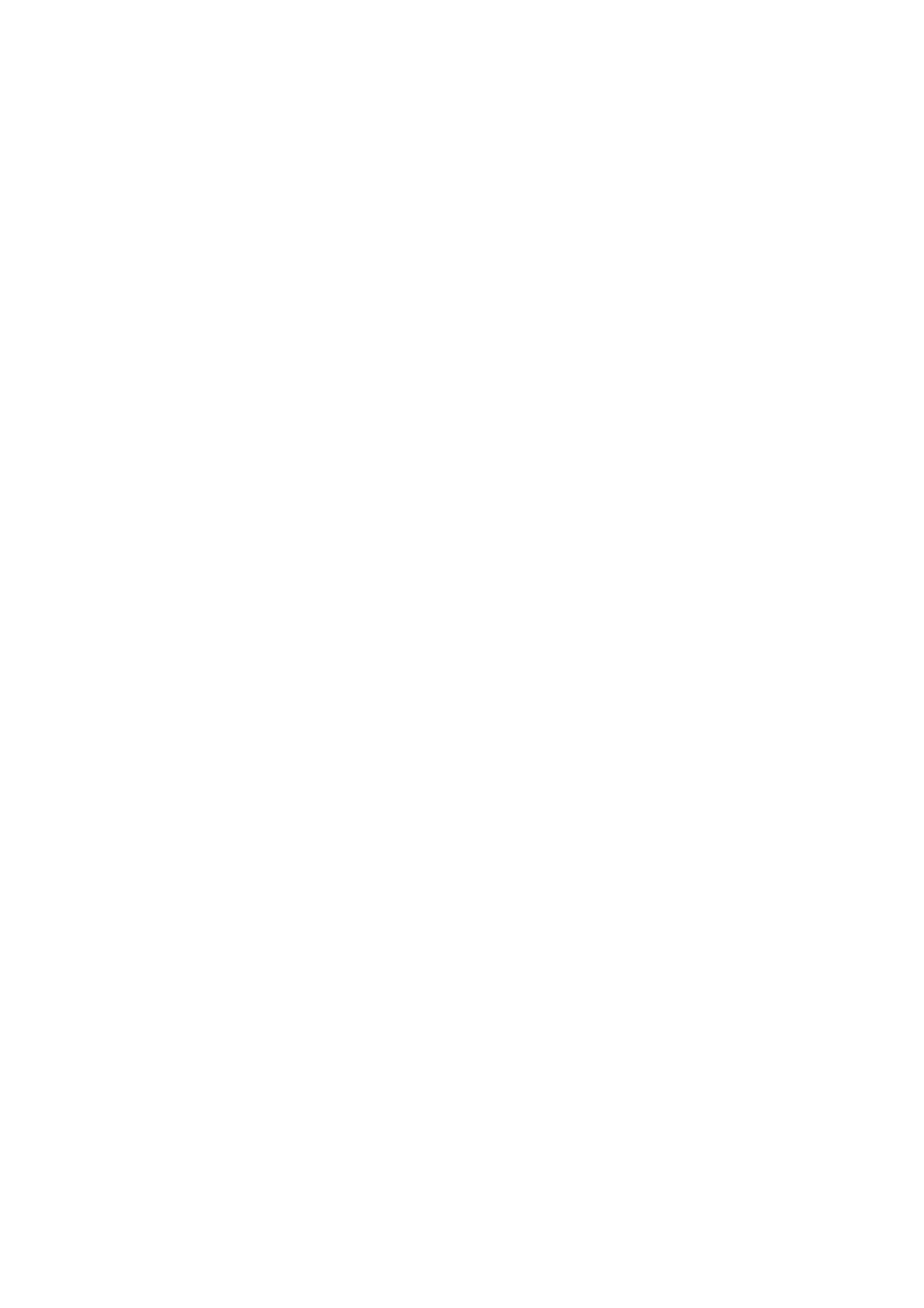#### 1. INTRODUCTION

1 As part of its overall strategy to provide statistics about the service industries, the ABS has in place an annual service industries survey program. The objective of the program is to provide a comprehensive statistical picture of selected service industries on a rotating periodic basis. The ABS is now reviewing the content of the service industries survey program for the period 2006-07 to 2011-12.

2 The intention of this discussion paper it to assist users in contributing to the review. Section 2 of the paper provides the background to and nature of the service industries survey program, while Section 3 explains how the annual service industries survey program complements other elements of the ABS annual services statistics strategy. Section 4 provides an overall assessment of the program to date. Section 5 and section 6 set out the criteria that will be used to determine the content of the survey program, and section 7 puts forward, for comment, surveys currently being considered for inclusion in the future service industry survey program.

3 The ABS annual service industries survey program covers all industries other than the goods producing industries (i.e. it does not cover Agriculture, Mining, Manufacturing, electricity, construction, and gas and water supply). Appendix 1 provides a list of service industries in terms of the Australian and New Zealand Standard Industrial Classification (ANZSIC).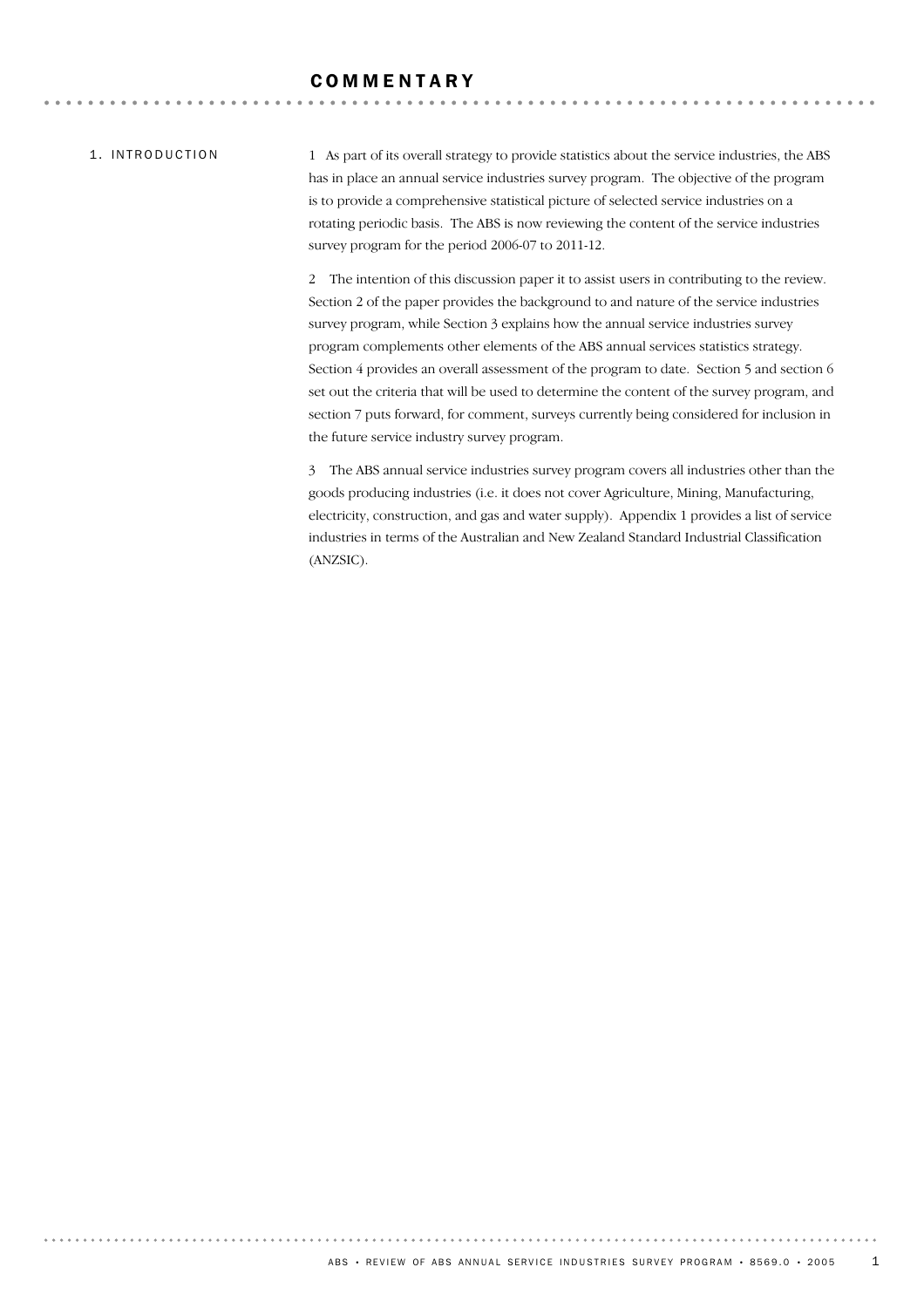#### 2. BACKGROUND OF THE SERVICE INDUSTRIES SURVEY PROGRAM

4 The service industries are the most significant and fastest growing component of the Australian economy in terms of number of businesses, employment and contribution to Australia's gross domestic product. In response to the increasing significance of these industries, the ABS' first detailed service industries surveys were developed and conducted in respect of the 1986-87 financial year. The collections undertaken in respect of 1986-87 covered a range of tourism related industries such as hotels, accommodation, cafes and restaurants, clubs and travel agents. A second round of collections covering the business services industries (eg. architecture, accounting, legal services, computing services, cleaning services, etc) were undertaken in respect of 1987-88. The tourism and business services industries were selected for these initial service industries surveys due to their significant employment and export potential.

5 Since 1991-92 the ABS has undertaken an annual program of selected service industry collections. Appendix 2 illustrates the industries covered in the period from 1991-92 to 2005-06, while Appendix 3 lists the publications resulting from the collections. As can be seen from the appendices, the program has been diverse.

6 In general, the purpose of the service industry collections is to provide information on the size, structure and nature of the industry under study. The range of data collected includes detailed information on the sources of income, the expenses of the business, the make up of employment (ie full time/part time, male/female, occupational groupings, etc) and invariably a range of other measures relevant to the specific industry. These data are at the Australian level but a subset of State data are also collected. Due to the sample survey nature of the collections there are no small area data available.

7 When first commenced, the service industries survey program was intended to cover as many of the service industries as possible, with a view to surveying the more important industries at three or six yearly intervals.

8 Having substantially met the broad initial objective, the focus of the strategy has now moved to surveying the more important industries based on the key factors and criteria outlined in paragraphs 13 to 24 below.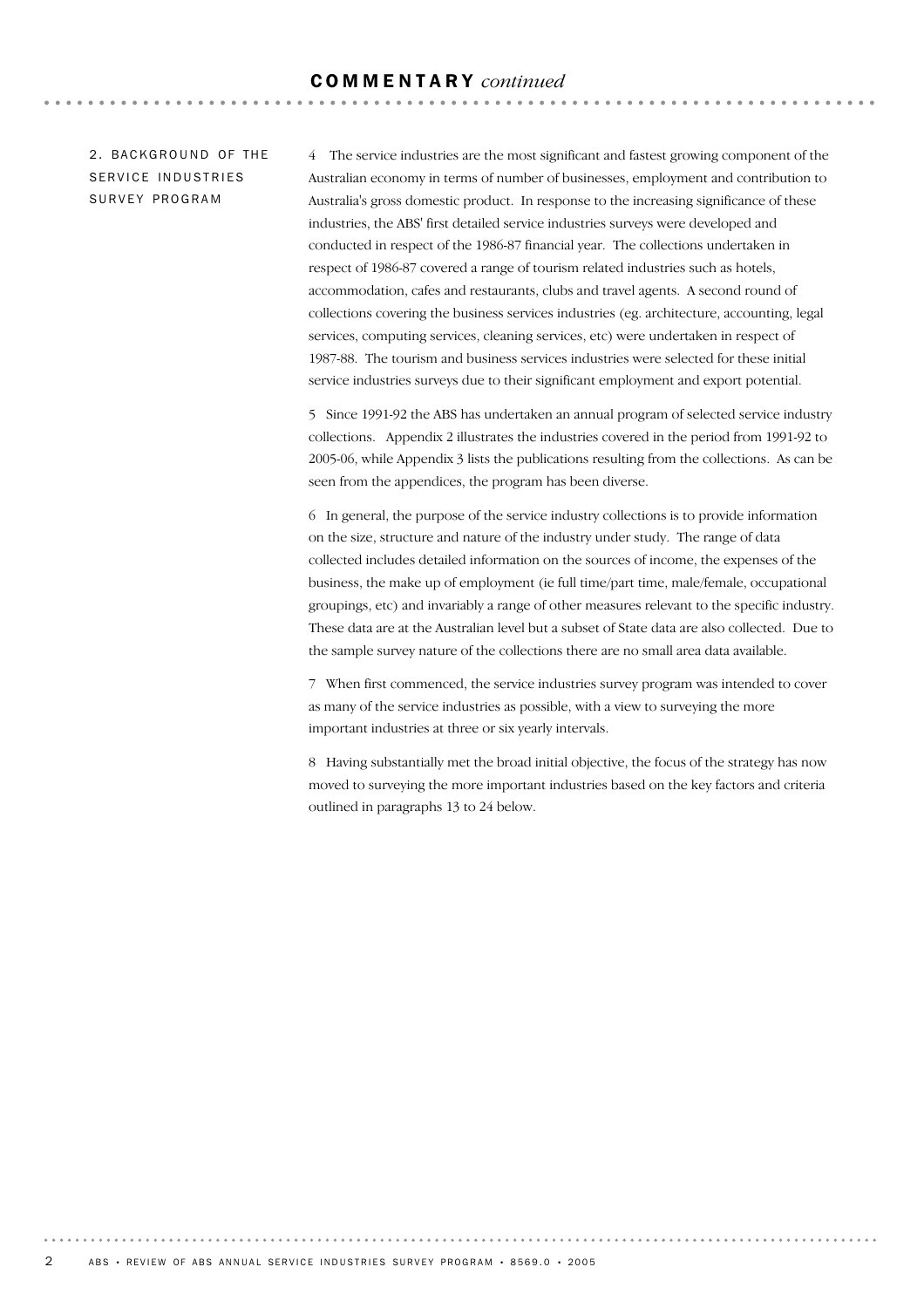#### 3. THE ANNUAL SERVICE INDUSTRIES STRATEGY

9 In terms of meeting users requirements for statistics on the nature and structure of service industries there are two key components to the annual service industry strategy an annual economic activity survey, complemented by an annual service industries survey program.

- a. The annual economic activity survey (EAS) provides an annual overview and time series of the performance of Australian industry in terms of key variables such as income, profitability, employment, etc. These data have been presented (refer to catalogue no. 8155.0) at the broad industry level (eg retail, wholesale, business services, etc). As well as providing a time series at the broad industry level, the EAS data enables comparison across industries and analysis in terms of the contribution of particular industries to overall economic activity. Experimental estimates, at the fine industry (i.e ANZSIC class) level, have been produced in recent years. It is expected over time, data will become more reliable at the fine industry level enabling the removal of the experimental tag and potentially enabling limited time-series analysis of some of the finer levels of industry.
- b. In contrast, the annual service industries survey program is intended to provide a comprehensive study, at a point in time, of specific service industries. The data are invariably required at a much finer industry level than is currently available from the EAS, and often at a lower level than the lowest level of the standard industry classification. The data items extend beyond the usual range of broad income, expenditure and employment data presented from the EAS strategy. The data items collected will generally include a detailed breakdown on the sources of income; a breakdown on the make up of employment; and a range of other industry specific information. Over time, an abbreviated time series of these data can be established with periodic surveys of the same industries.

10 The main purpose of this review is to determine the program of collections to be undertaken over the next 3-6 years as part of the annual service industries survey program (i.e. component b. in terms of industry and frequency).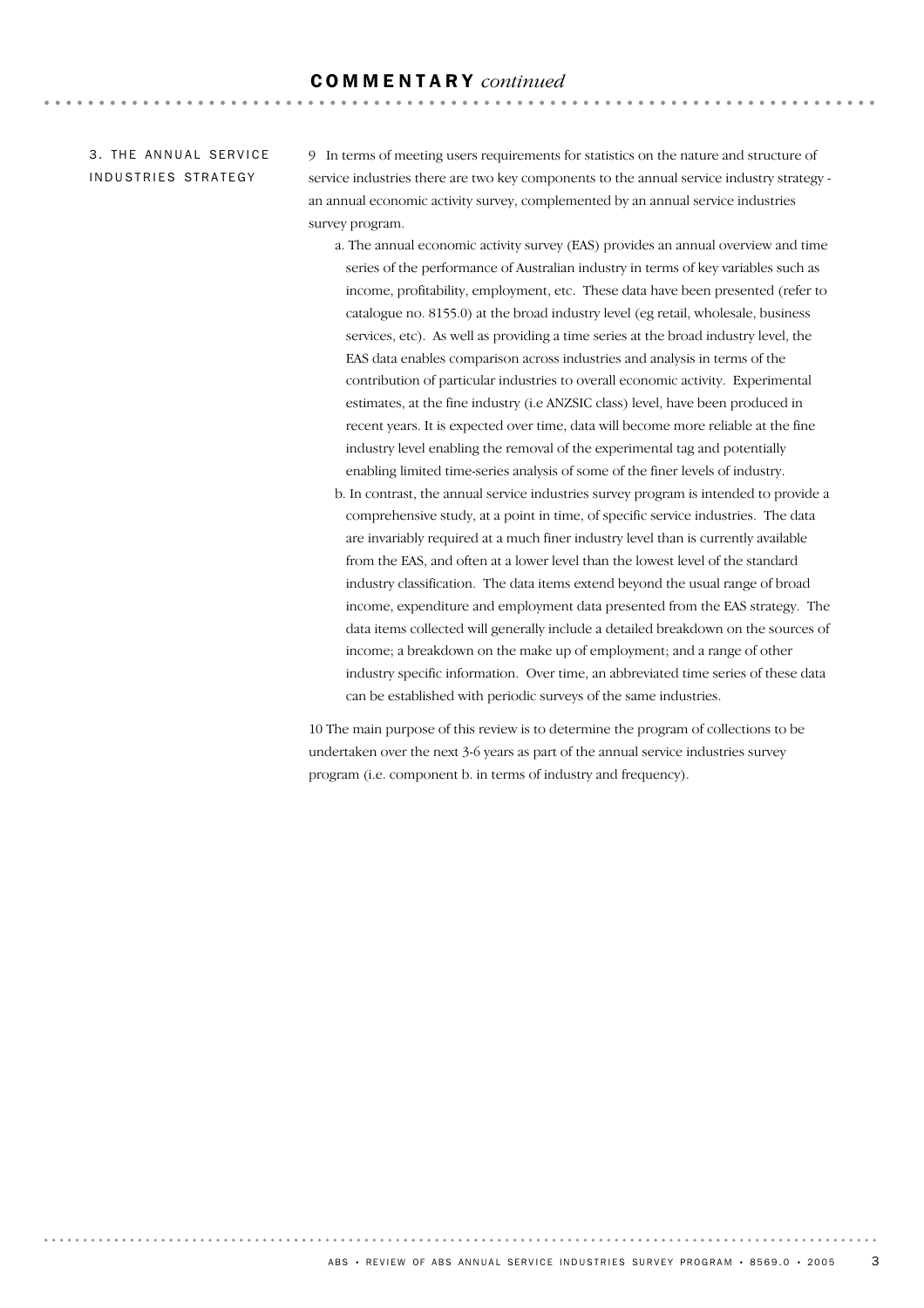#### 4. ASSESSMENT OF THE SERVICE INDUSTRIES SURVEY PROGRAM TO DATE

11 In considering the future service industries survey program, it is useful to reflect on the industries that make up the services sector, the extent to which they have been covered in the survey program, and make an assessment as to the value of the collections conducted to date.

12 In respect of the survey program to date, the main conclusions are:

- a. the survey program has been very effective in giving comprehensive, in terms of industry and data item detail, baseline information on the structure and nature of a number of significant industries for which there previously had been only limited information eg community services and the medical profession.
- b. the survey program has been of particular value where users require very detailed industry information. In terms of the ANZSIC, this has generally been lower than the three digit industry group and in some cases lower than the four digit industry class level.
- c. the survey program has also been effective in bringing together, in a coherent fashion, data from interrelated industries so as to provide users with multiple and different views of industry. These views of industry are often quite different to the views presented by the ANZSIC . A good example of this has been in terms of the 'gambling' industries. To present a complete picture of gambling requires the surveying of clubs, pubs, taverns and bars as well as the traditional gambling industries ie TABs, casinos, lotteries, etc.

d. the availability of existing statistics differs across industries.

- e. the survey program was initially determined by factors such as identifying the industries which were significant and likely to be employment generators. The EAS and the methodology for using tax data is now in place and these, in combination, are a more appropriate vehicle for monitoring the relative growth and contribution of the different service industries to the economy, albeit at a broad industry level.
- f. due to the periodic nature of the survey program, it is not the appropriate vehicle where a regular time series is required. Again, the EAS supplemented by tax data, is the appropriate vehicle.
- g. the service industries survey program is a very suitable vehicle where periodic snapshots of an industry are required to provide a measurement and an understanding of longer term structural change in an industry.
- h. the content and the value of an industry-specific survey is greatly enhanced where there is a focussed and co-ordinated group of users with well articulated data requirements directed at addressing particular policy issues.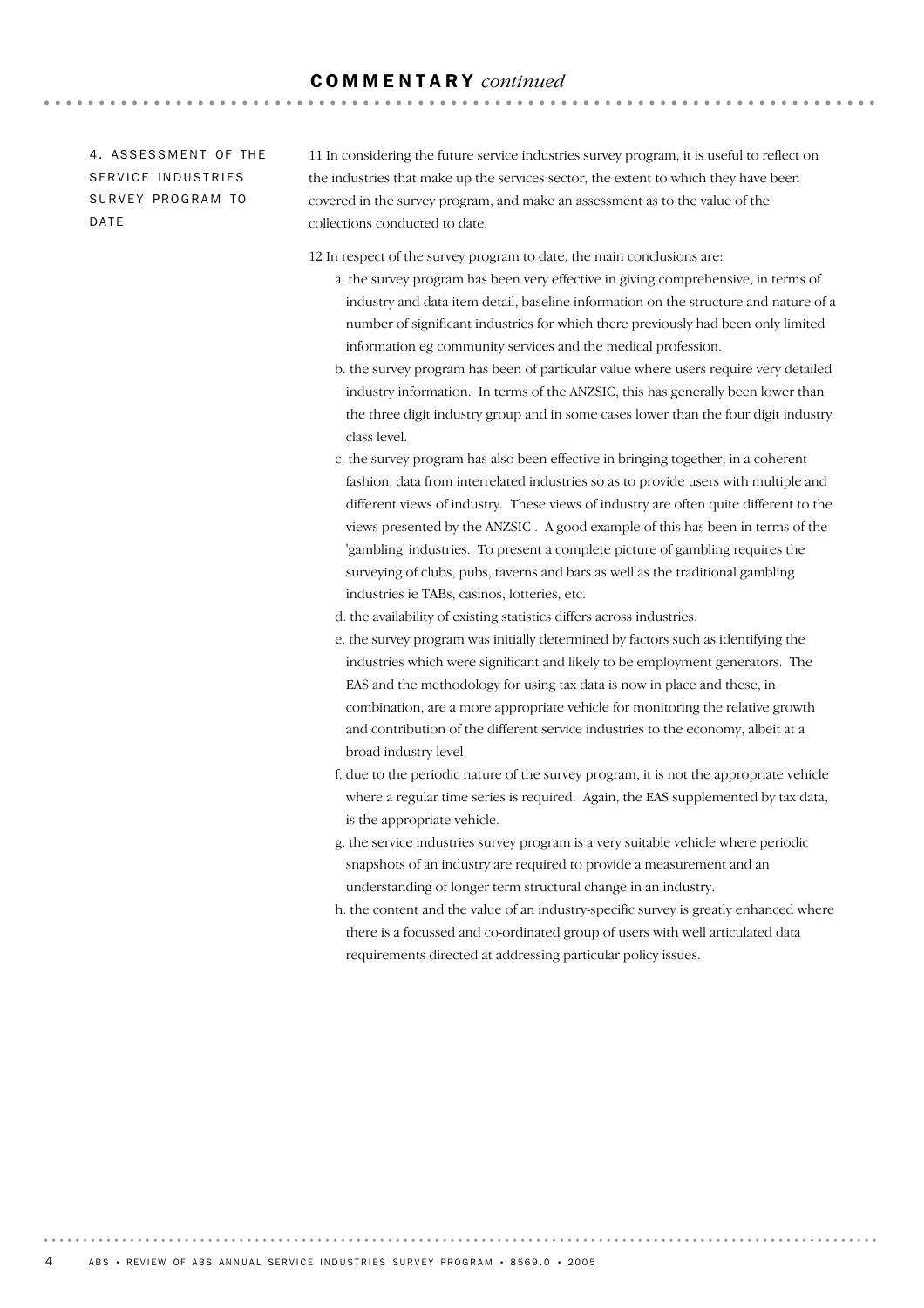# COMMENTARY *continued*

| 5. KEY FACTORS FOR<br>DETERMINING A FUTURE<br>SURVEY PROGRAM | 13 In developing criteria for determining a future program of service industries surveys,<br>it needs to be emphasised that the service industries survey program is only one element<br>of the overall ABS services statistics strategy. The other elements of that strategy are<br>integral to meeting the full range of user needs in respect of services statistics. In<br>particular, the ABS views the EAS as a major source for information about the service<br>industries sector. This is in terms of both comparison between industries and over time.<br>The major limitation of the EAS, as noted previously, is the level of industry detail<br>currently available. |
|--------------------------------------------------------------|-----------------------------------------------------------------------------------------------------------------------------------------------------------------------------------------------------------------------------------------------------------------------------------------------------------------------------------------------------------------------------------------------------------------------------------------------------------------------------------------------------------------------------------------------------------------------------------------------------------------------------------------------------------------------------------|
|                                                              | 14 Within this context there are two key factors in determining the annual service<br>industries survey program. These are:<br>a. user requirements (particularly as they relate to the development, implementation<br>and monitoring of specific government policy).<br>b. the resources available to the survey program and the relative cost of conducting<br>collections of different industries.                                                                                                                                                                                                                                                                             |
|                                                              | 15 Each of these is discussed below.                                                                                                                                                                                                                                                                                                                                                                                                                                                                                                                                                                                                                                              |
| User requirements<br>(a)                                     | 16 Users are from agencies with economic, social and environmental policy<br>responsibilities and are interested in a diverse range of issues (such as industry policy,<br>health care, education, consumer protection and the Australian cultural identity).                                                                                                                                                                                                                                                                                                                                                                                                                     |
|                                                              | 17 Within the Annual ABS Service Statistics Strategy the expectation would be that<br>inclusion in the service industries survey program would only occur where the needs of<br>the users cannot be met by the EAS. Such an expectation implies that the user has a<br>requirement for:<br>a. fine industry detail; and/or                                                                                                                                                                                                                                                                                                                                                        |
|                                                              | b. fine geographic level (eg. state, metropolitan, rural etc); and/or<br>c. more detailed income/expense data; and/or<br>d. other industry specific measures.                                                                                                                                                                                                                                                                                                                                                                                                                                                                                                                     |
|                                                              | 18 While input from all users is welcomed, proposals relevant to the development,<br>implementation and monitoring of government policy will be accorded a high priority,<br>particularly where there is a consensus across different levels of government and/or<br>different jurisdictions.                                                                                                                                                                                                                                                                                                                                                                                     |
|                                                              | 19 A combination of factors are considered when determining the frequency of a surveys'<br>inclusion in the service industry survey program. Of particular importance, in relation to<br>frequency, is the relative significance of an industry combined with the rate of change<br>occurring within the industry. The rate of change and relative significance can be<br>influenced by numerous factors, including technological development, social change,<br>environmental change, consumer confidence, demographic change and legislative<br>change etc.                                                                                                                     |
|                                                              | 20 As well as external uses, the service industries survey program has a range of uses<br>internal to the ABS, the major one being for input to the national accounts. The strategy<br>for compiling the national accounts within an input output framework requires the<br>compilation of annual, high quality, input output estimates. In turn, this places<br>significant data demands on the industry collections, and while the annual EAS is<br>currently the main source of data, the service industries survey program is, in some                                                                                                                                        |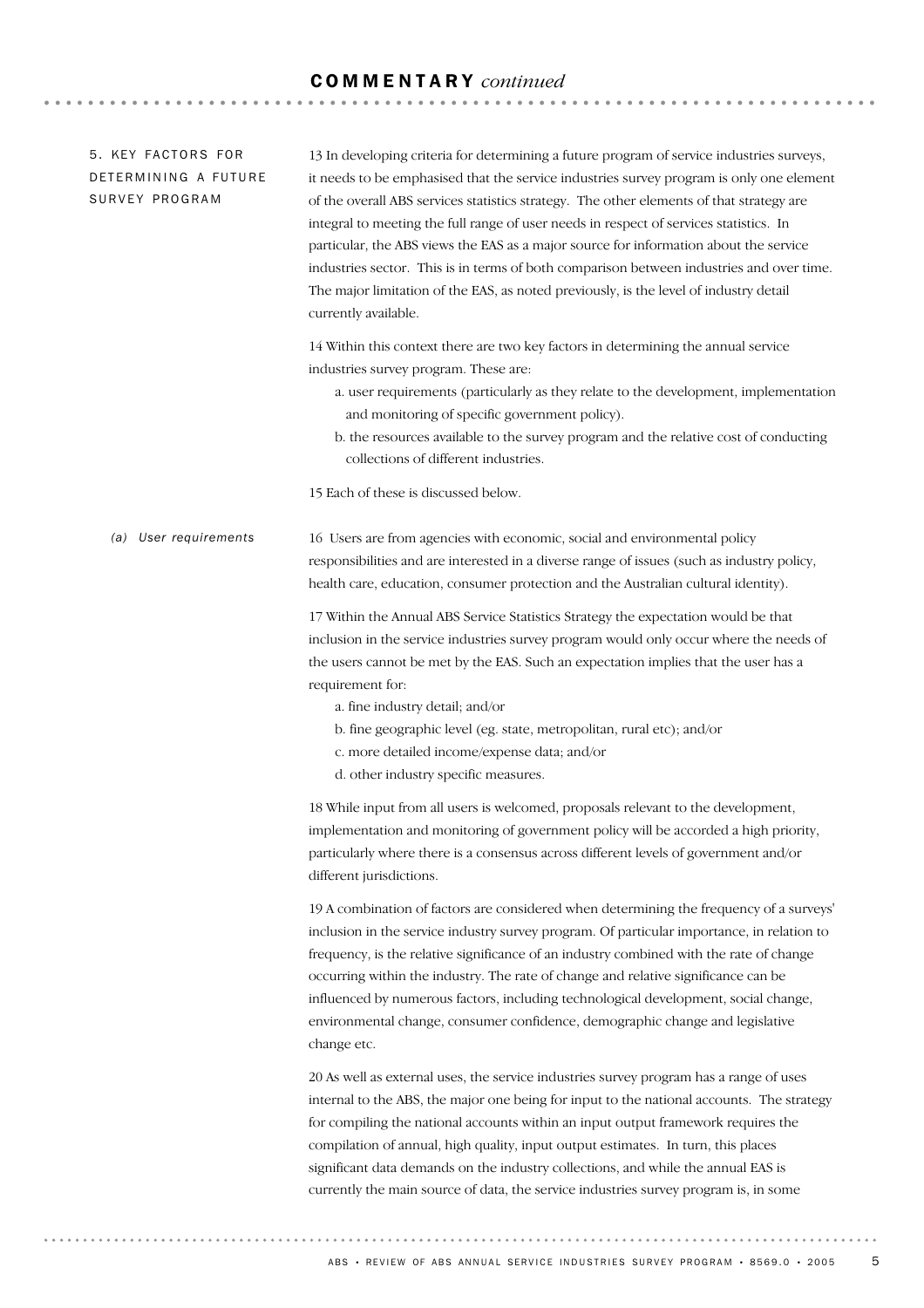# COMMENTARY *continued*

| (a) User requirements<br>continued    | situations, the only viable vehicle for collection of these data. Given the importance of<br>the national accounts, such requirements will also be accorded a relatively high priority.                                                                                                                                                                                                                                                                                                                                                                                                                                     |
|---------------------------------------|-----------------------------------------------------------------------------------------------------------------------------------------------------------------------------------------------------------------------------------------------------------------------------------------------------------------------------------------------------------------------------------------------------------------------------------------------------------------------------------------------------------------------------------------------------------------------------------------------------------------------------|
| (b) Resources and<br>collection costs | 21 The ABS has directed significant resources to the production of services statistics. As<br>a result, there is now a total ABS budget in excess of \$2-3 million per annum allocated to<br>the service industries survey program.                                                                                                                                                                                                                                                                                                                                                                                         |
|                                       | 22 However, current funding does not enable an annual service industries survey<br>program to be conducted with the same intensity as in earlier years. Retaining existing<br>surveys in the survey program will require a solid understanding of the policy<br>imperatives for the survey. Existing surveys in the program may be retained, but not<br>necessarily with the same frequency, level of detail, content or sample size.                                                                                                                                                                                       |
|                                       | 23 The number of collections that can be conducted in any one year within budget will<br>be a function of the size and diversity of the industry being surveyed, the accuracy<br>requirements of users, the complexity of data needs, etc. An avenue that the ABS has,<br>and will continue to pursue, is user funding. This has been successfully adopted in<br>respect of the 1994-95 sports and recreation industries survey, the 1994-95 medical<br>profession survey, the 1995-96 community services industry survey, the 1996-97 cultural<br>industries surveys and the 2003-04 tourism marketing expenditure survey. |
|                                       | 24 Another important cost is the workload imposed on respondents. In general, the<br>data requirements need to be limited to information for which businesses would<br>normally maintain records, or might be able to reasonably estimate.                                                                                                                                                                                                                                                                                                                                                                                  |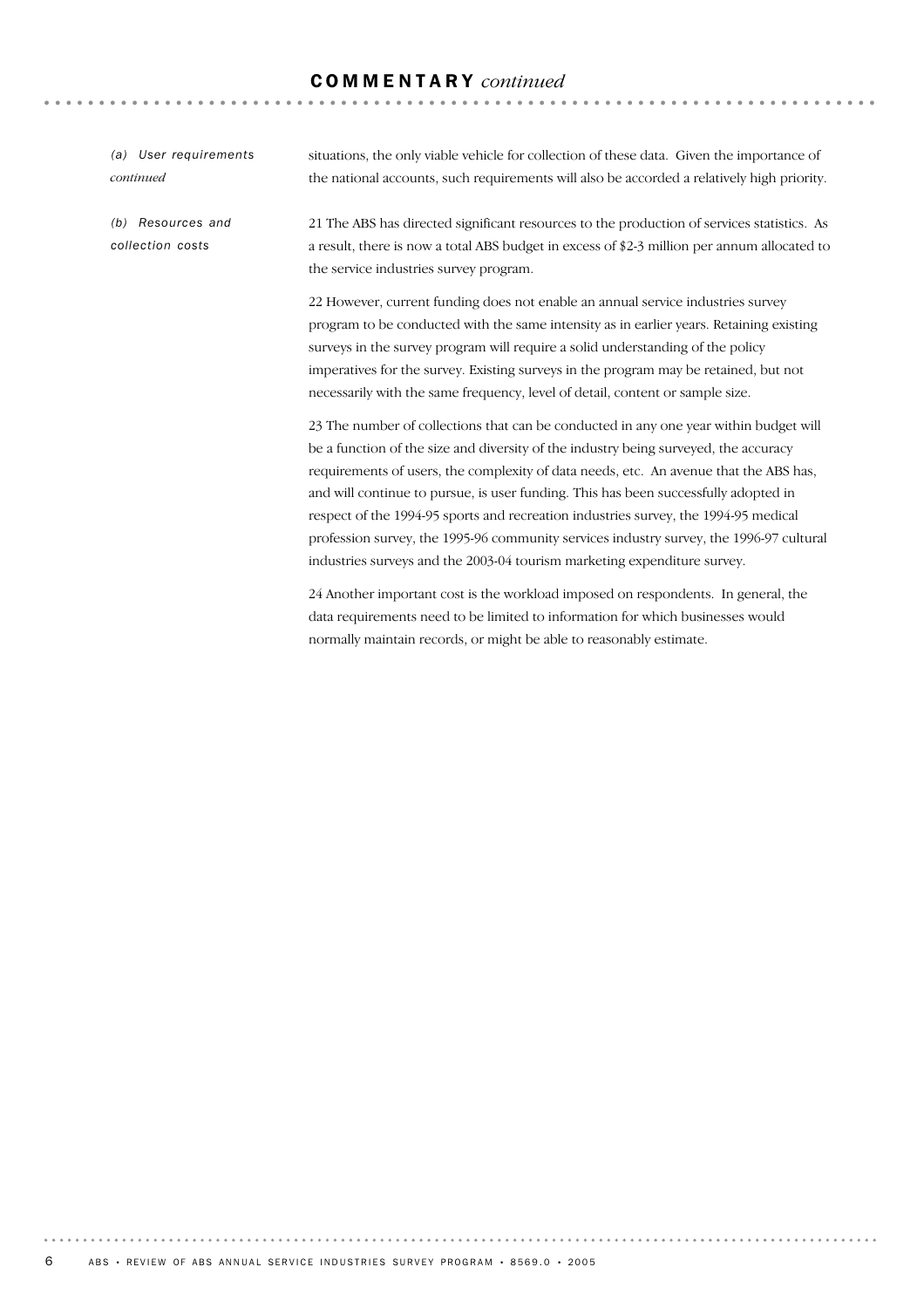#### COMMENTARY *continued*

#### 6. BROAD CRITERIA

25 Taking into account the experiences with the survey program to date, the annual ABS services statistics strategy and the key factors above, the following criteria are proposed for determining the content of the annual service industry survey program:

- a. the need for information to support the development and monitoring of government policy;
- b. the breadth of support for the inclusion of a particular industry and the relative importance of the users;
- c. the extent to which the information needs cannot be met from the EAS or other data sources. There should be a clear need for fine level industry detail, more detailed income/expense items, fine geographic, or other detailed industry specific measures;
- d. the relative significance of the industry to the economy;
- e. the rate of change taking place in the industry;
- f. the cost to the ABS of undertaking the collection and/or the capacity for funding by key users;
- g. the workload imposed on respondents and their capacity to provide the required information; and
- h. the feasibility of developing an effective collection methodology (e.g. availability of a suitable population list to use as a basis for survey work).

26 The justification for the inclusion of a particular industry in the survey program will need to be clearly articulated in terms of the criteria above and where possible should also include:

- a. what the consequences will be if your requirements are not included in the ABS' survey program; and
- b. how you have used, or will use, the data from the survey program.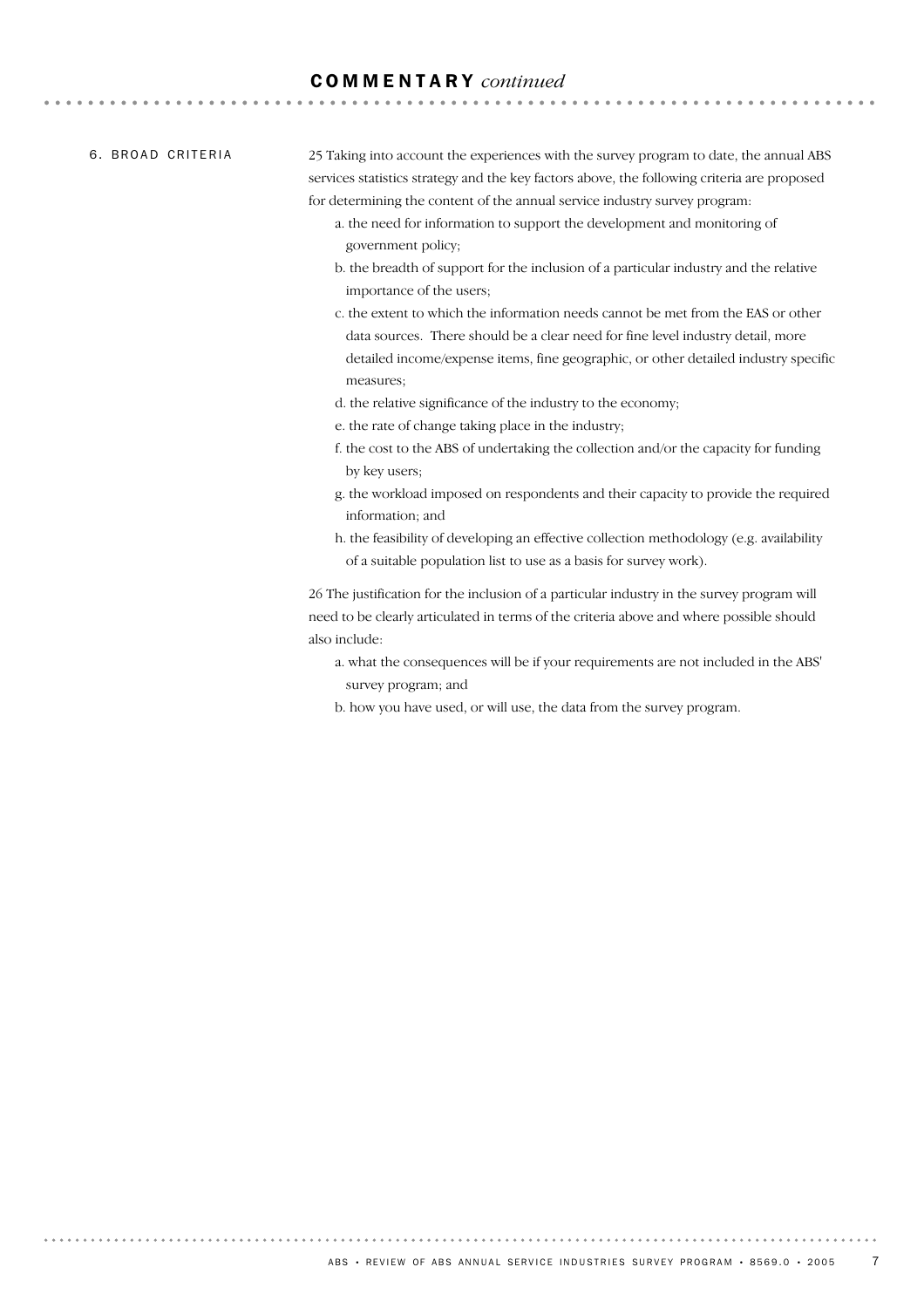. . . . . . . . . . . . . . . . . . .

7. SURVEYS CURRENTLY BEING CONSIDERED FOR INCLUSION IN THE SURVEY PROGRAM

27 The service industries survey program for 2005-06 has already been established. However, the survey program for 2006-07 onwards is the subject of this review.

28 To provide a starting point for comment and discussion, the surveys previously included in the program and known emerging requirements have been listed in Appendix 4. These will be considered for inclusion in the survey program along with any additional requirements identified through this review process. The survey program will be continually assessed to ensure it reflects emerging user priorities and in the event that other high priority areas are identified in the future, judgements will be made as to the relative priorities. For the reference years from 2006-07 onward, these will be made in close consultation with the key users.

Annual Service Industries Survey Program 27 October 2005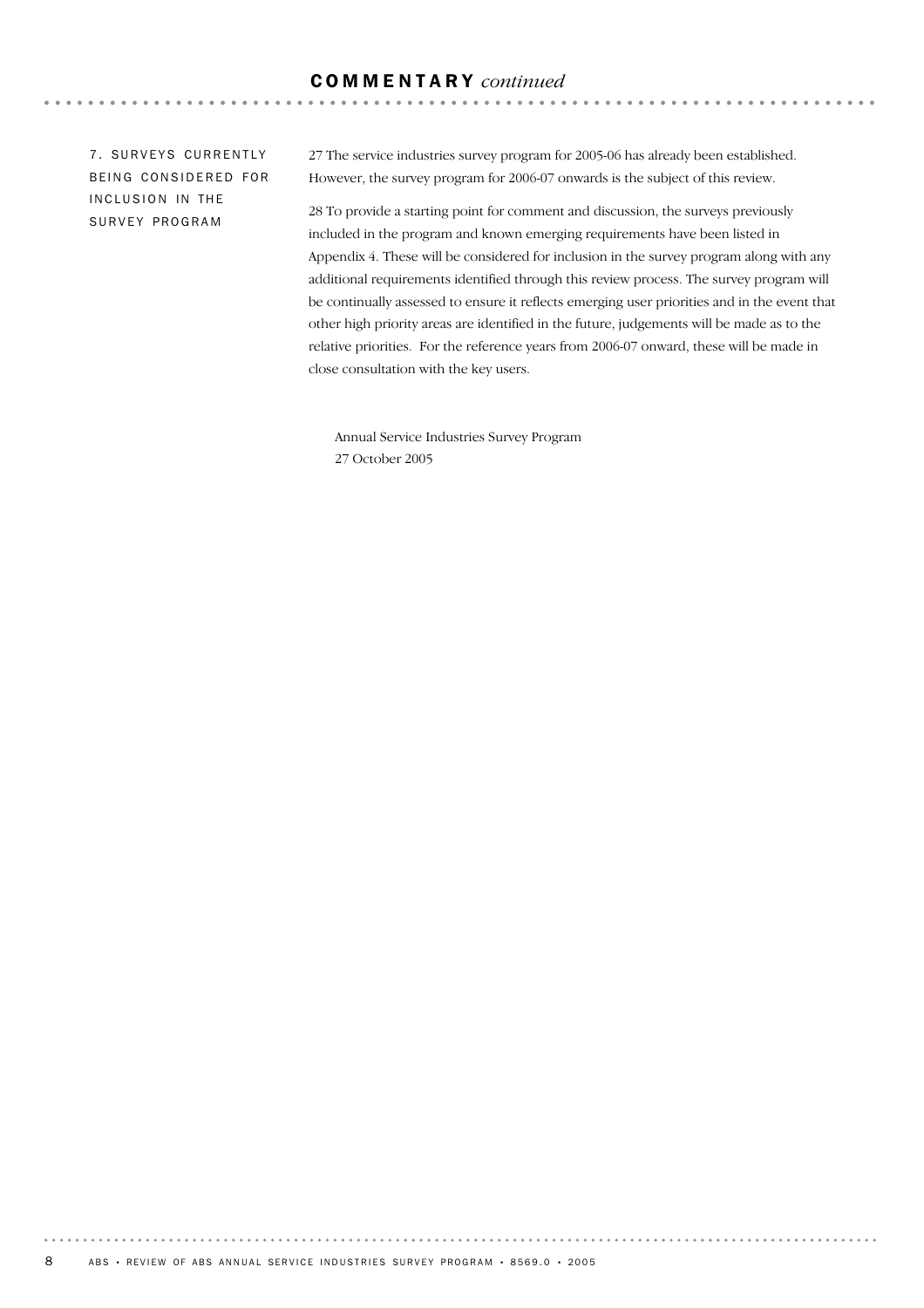### APPENDIX 1 SERVICE INDUSTRY CLASSIFICATION

| DIVISION F WHOLESALE | 45 Basic Material Wholesaling                               |
|----------------------|-------------------------------------------------------------|
| TRADE                | Farm Produce Wholesaling<br>451                             |
|                      | 4511 Wool Wholesaling                                       |
|                      | 4512 Cereal Grain Wholesaling                               |
|                      | 4519 Farm Produce and Supplies Wholesaling n.e.c.           |
|                      | Mineral, Metal and Chemical Wholesaling<br>452              |
|                      | 4521 Petroleum Product Wholesaling                          |
|                      | 4522 Metal and Mineral Wholesaling                          |
|                      | 4523 Chemical Wholesaling                                   |
|                      | Builders Supplies Wholesaling<br>453                        |
|                      | 4531 Timber Wholesaling                                     |
|                      | 46 Machinery and Motor Vehicle Wholesaling                  |
|                      | 461<br>Machinery and Equipment Wholesaling                  |
|                      | 4611 Farm and Construction Machinery Wholesaling            |
|                      | 4612 Professional Equipment Wholesaling                     |
|                      | 4613 Computer Wholesaling                                   |
|                      | 4614 Business Machine Wholesaling n.e.c.                    |
|                      | 4615 Electrical and Electronic Equipment Wholesaling n.e.c. |
|                      | 4619 Machinery and Equipment Wholesaling n.e.c.             |
|                      | 462<br>Motor Vehicle Wholesaling                            |
|                      | 4621 Car Wholesaling                                        |
|                      | 4622 Commercial Vehicle Wholesaling                         |
|                      | 4624 Motor Vehicle Dismantling and Used Part Dealing        |
|                      | 47 Personal and Household Good Wholesaling                  |
|                      | Food, Drink and Tobacco Wholesaling<br>471                  |
|                      | 4711 Meat Wholesaling                                       |
|                      | 4712 Poultry and Smallgood Wholesaling                      |
|                      | 4713 Dairy Produce Wholesaling                              |
|                      | 4714 Fish Wholesaling                                       |
|                      | 4715 Fruit and Vegetable Wholesaling                        |
|                      | 4716 Confectionery and Soft Drink Wholesaling               |
|                      | 4717 Liquor Wholesaling                                     |
|                      | 4718 Tobacco Product Wholesaling                            |
|                      | 4719 Grocery Wholesaling n.e.c.                             |
|                      | Textile, Clothing and Footwear Wholesaling<br>472           |
|                      | 4721 Textile Product Wholesaling                            |
|                      | 4722 Clothing Wholesaling                                   |
|                      | 4723 Footwear Wholesaling                                   |
|                      | Household Good Wholesaling<br>473                           |
|                      | 4731 Household Appliance Wholesaling                        |
|                      | 4732 Furniture Wholesaling                                  |
|                      | 4733 Floor Covering Wholesaling                             |
|                      | 4739 Household Good Wholesaling n.e.c.                      |
|                      | Other Wholesaling<br>479                                    |
|                      | 4791 Photographic Equipment Wholesaling                     |
|                      | 4792 Jewellery and Watch Wholesaling                        |
|                      | 4793 Toy and Sporting Good Wholesaling                      |
|                      | 4794 Book and Magazine Wholesaling                          |
|                      | 4795 Paper Product Wholesaling                              |
|                      | 4796 Pharmaceutical and Toiletry Wholesaling                |

4799 Wholesaling n.e.c.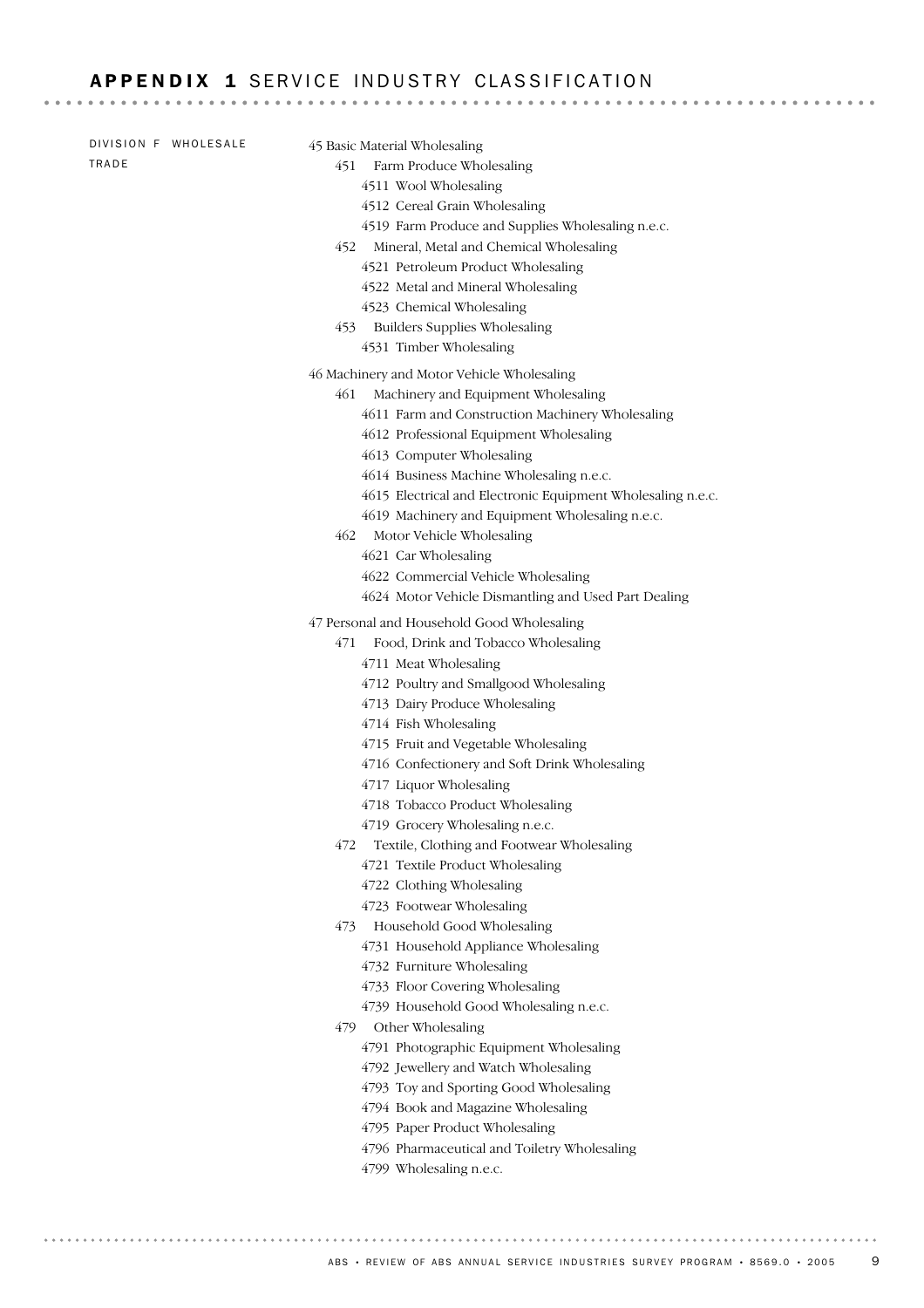DIVISION G RETAIL TRADE

- 51 Food Retailing
	- 511 Supermarket and Grocery Stores
		- 5110 Supermarket and Grocery Stores
	- 512 Specialised Food Retailing
		- 5121 Fresh Meat, Fish and Poultry Retailing
		- 5122 Fruit and Vegetable Retailing
		- 5123 Liquor Retailing
		- 5124 Bread and Cake Retailing
		- 5125 Takeaway Food Retailing
		- 5126 Milk Vending
		- 5129 Specialised Food Retailing n.e.c.
- 52 Personal and Household Good Retailing
	- 521 Department Stores
		- 5210 Department Stores
	- 522 Clothing and Soft Good Retailing
		- 5221 Clothing Retailing
		- 5222 Footwear Retailing
		- 5223 Fabrics and Other Soft Good Retailing
	- 523 Furniture, Houseware and Appliance Retailing
		- 5231 Furniture Retailing
		- 5232 Floor Covering Retailing
		- 5233 Domestic Hardware and Houseware Retailing
		- 5234 Domestic Appliance Retailing
		- 5235 Recorded Music Retailing
	- 524 Recreational Good Retailing
		- 5241 Sport and Camping Equipment Retailing
		- 5242 Toy and Game Retailing
		- 5243 Newspaper, Book and Stationery Retailing
		- 5244 Photographic Equipment Retailing
		- 5245 Marine Equipment Retailing
	- 525 Other Personal and Household Good Retailing
		- 5251 Pharmaceutical, Cosmetic and Toiletry Retailing
		- 5252 Antique and Used Good Retailing
		- 5253 Garden Supplies Retailing
		- 5254 Flower Retailing
		- 5255 Watch and Jewellery Retailing
		- 5259 Retailing n.e.c.
	- 526 Household Equipment Repair Services 5261 Household Equipment Repair Services (Electrical)
		- 5269 Household Equipment Repair Services n.e.c.
- 53 Motor Vehicle Retailing and Services
	- 531 Motor Vehicle Retailing
		- 5311 Car Retailing
		- 5312 Motor Cycle Dealing
		- 5313 Trailer and Caravan Dealing
	- 532 Motor Vehicle Services
		- 5321 Automotive Fuel Retailing
		- 5323 Smash Repairing
		- 5324 Tyre Retailing
		- 5329 Automotive Repair and Services n.e.c.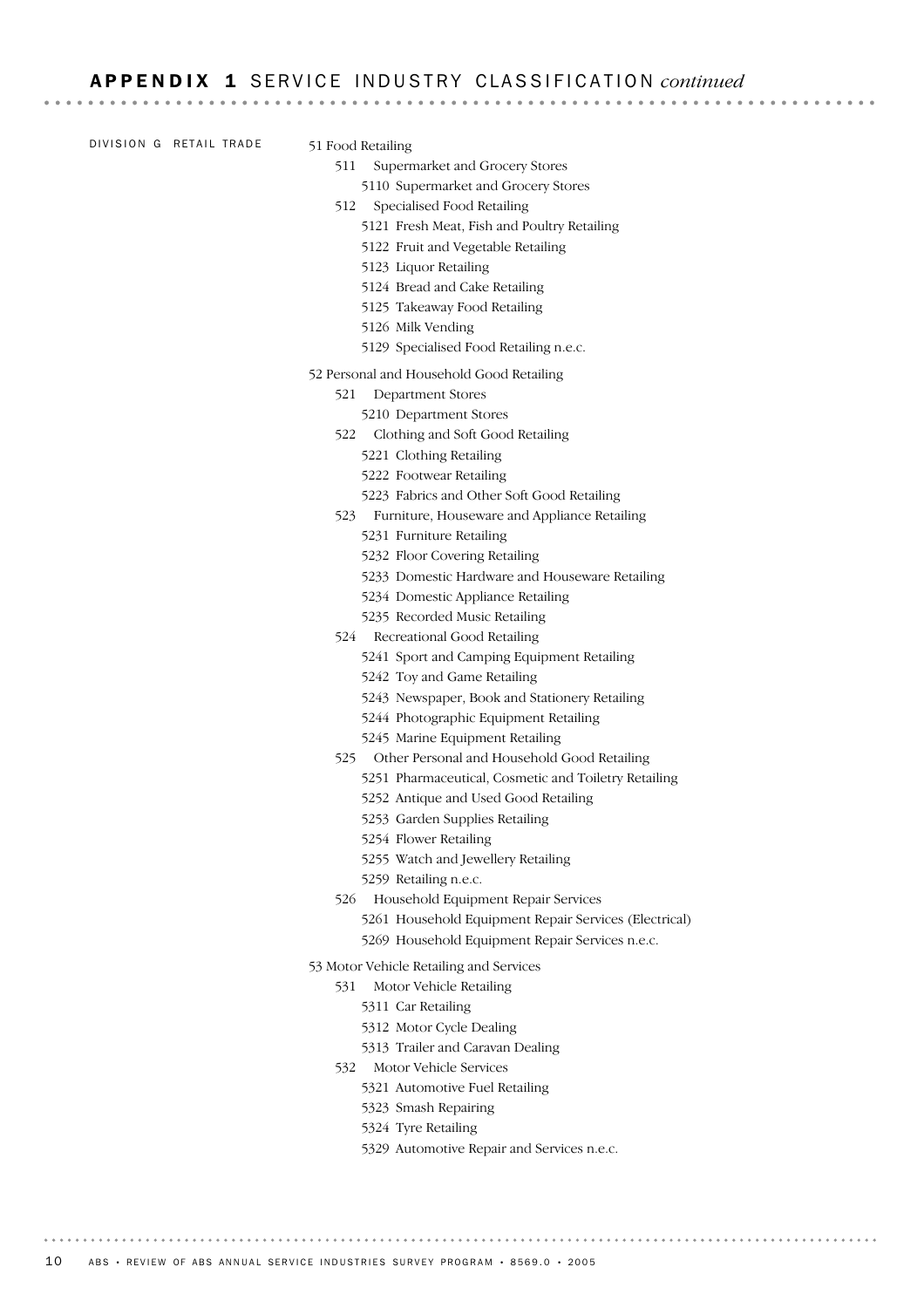### APPENDIX 1 SERVICE INDUSTRY CLASSIFICATION *continued*

| DIVISION H<br>ACCOMMODATION, CAFES<br>AND RESTAURANTS | 57 Accommodation, Cafes and Restaurants<br>571<br>Accommodation<br>5710 Accommodation<br>Pubs, Taverns and Bars<br>572<br>5720 Pubs, Taverns and Bars<br>Cafes and Restaurants<br>573.<br>5730 Cafes and Restaurants<br>574 Clubs (Hospitality)<br>5740 Clubs (Hospitality)                                                                                                                                                                                                                                                                                                          |
|-------------------------------------------------------|--------------------------------------------------------------------------------------------------------------------------------------------------------------------------------------------------------------------------------------------------------------------------------------------------------------------------------------------------------------------------------------------------------------------------------------------------------------------------------------------------------------------------------------------------------------------------------------|
| DIVISION I TRANSPORT AND<br>STORAGE                   | 61 Road Transport<br>611<br>Road Freight Transport<br>6110 Road Freight Transport<br>Road Passenger Transport<br>612<br>6121 Long Distance Bus Transport<br>6122 Short Distance Bus Transport (Including Tramway)<br>6123 Taxi and Other Road Passenger Transport                                                                                                                                                                                                                                                                                                                    |
|                                                       | 62 Rail Transport<br>620<br>Rail Transport<br>6200 Rail Transport                                                                                                                                                                                                                                                                                                                                                                                                                                                                                                                    |
|                                                       | 63 Water Transport<br>630<br>Water Transport<br>6301 International Sea Transport<br>6302 Coastal Water Transport                                                                                                                                                                                                                                                                                                                                                                                                                                                                     |
|                                                       | 64 Air and Space Transport<br>Air and Space Transport<br>640<br>6401 Scheduled International Air Transport<br>6402 Scheduled Domestic Air Transport<br>6403 Non-Scheduled Air and Space Transport                                                                                                                                                                                                                                                                                                                                                                                    |
|                                                       | 65 Other Transport<br>650<br>Other Transport<br>6501 Pipeline Transport<br>6509 Transport n.e.c.                                                                                                                                                                                                                                                                                                                                                                                                                                                                                     |
|                                                       | 66 Services to Transport<br>661<br>Services to Road Transport<br>6611 Parking Services<br>6619 Services to Road Transport n.e.c.<br>Services to Water Transport<br>662<br>6621 Stevedoring<br>6622 Water Transport Terminals<br>6623 Port Operators<br>6629 Services to Water Transport n.e.c.<br>663<br>Services to Air Transport<br>6630 Services to Air Transport<br>664 Other Services to Transport<br>6641 Travel Agency Services<br>6642 Road Freight Forwarding<br>6643 Freight Forwarding (Except Road)<br>6644 Customs Agency Services<br>6649 Services to Transport n.e.c. |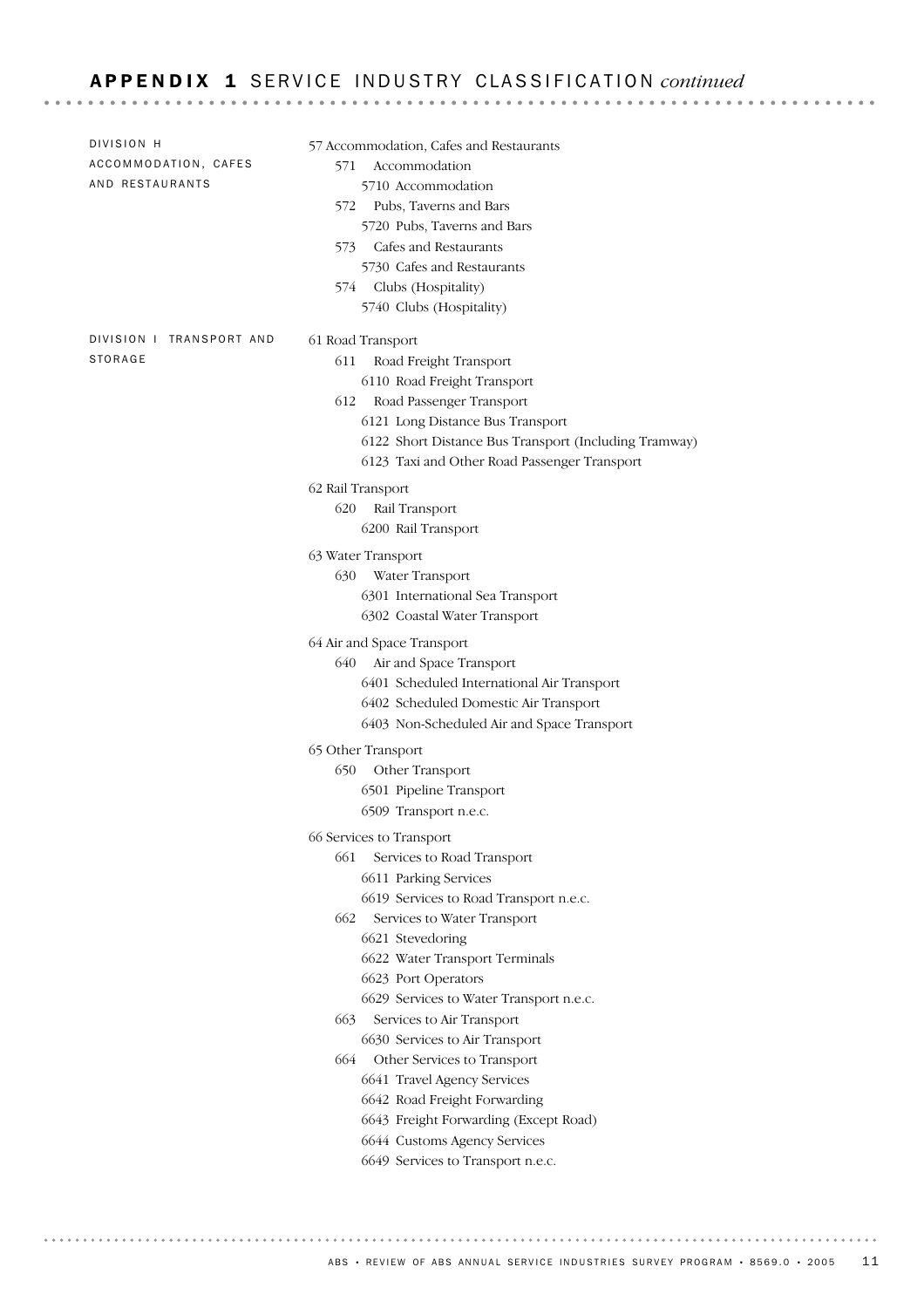### APPENDIX 1 SERVICE INDUSTRY CLASSIFICATION *continued*

| DIVISION   TRANSPORT AND<br><b>STORAGE</b> continued | 67 Storage<br>670<br>Storage<br>6701 Grain Storage<br>6709 Storage n.e.c.                                                                                                                                                                                                                                                                                                                                                                                                                                                                                                                                                                                                                                                                                                                  |
|------------------------------------------------------|--------------------------------------------------------------------------------------------------------------------------------------------------------------------------------------------------------------------------------------------------------------------------------------------------------------------------------------------------------------------------------------------------------------------------------------------------------------------------------------------------------------------------------------------------------------------------------------------------------------------------------------------------------------------------------------------------------------------------------------------------------------------------------------------|
| DIVISION J COMMUNICATION<br><b>SERVICES</b>          | 71 Communication Services<br>Postal and Courier Services<br>711<br>7111 Postal Services<br>7112 Courier Services<br><b>Telecommunication Services</b><br>712<br>7120 Telecommunication Services                                                                                                                                                                                                                                                                                                                                                                                                                                                                                                                                                                                            |
| DIVISION K FINANCE AND<br><b>INSURANCE</b>           | 73 Finance<br>Central Bank<br>731<br>7310 Central Bank<br>732<br>Deposit Taking Financiers<br>7321 Banks<br>7322 Building Societies<br>7323 Credit Unions<br>7324 Money Market Dealers<br>7329 Deposit Taking Financiers n.e.c.<br><b>Other Financiers</b><br>733<br>7330 Other Financiers<br>734 Financial Asset Investors<br>7340 Financial Asset Investors<br>74 Insurance<br>Life Insurance and Superannuation Funds<br>741<br>7411 Life Insurance<br>7412 Superannuation Funds                                                                                                                                                                                                                                                                                                        |
| DIVISION L PROPERTY AND<br><b>BUSINESS SERVICES</b>  | 742<br>Other Insurance<br>7421 Health Insurance<br>7422 General Insurance<br>75 Services to Finance and Insurance<br>751<br>Services to Finance and Investment<br>7511 Financial Asset Broking Services<br>7519 Services to Finance and Investment n.e.c.<br>752<br>Services to Insurance<br>7520 Services to Insurance<br>77 Property Services<br>Property Operators and Developers<br>771<br>7711 Residential Property Operators<br>7712 Commercial Property Operators and Developers<br>Real Estate Agents<br>772<br>7720 Real Estate Agents<br>Non-Financial Asset Investors<br>773<br>7730 Non-Financial Asset Investors<br>Machinery and Equipment Hiring and Leasing<br>774.<br>7741 Motor Vehicle Hiring<br>7742 Other Transport Equipment Leasing<br>7743 Plant Hiring or Leasing |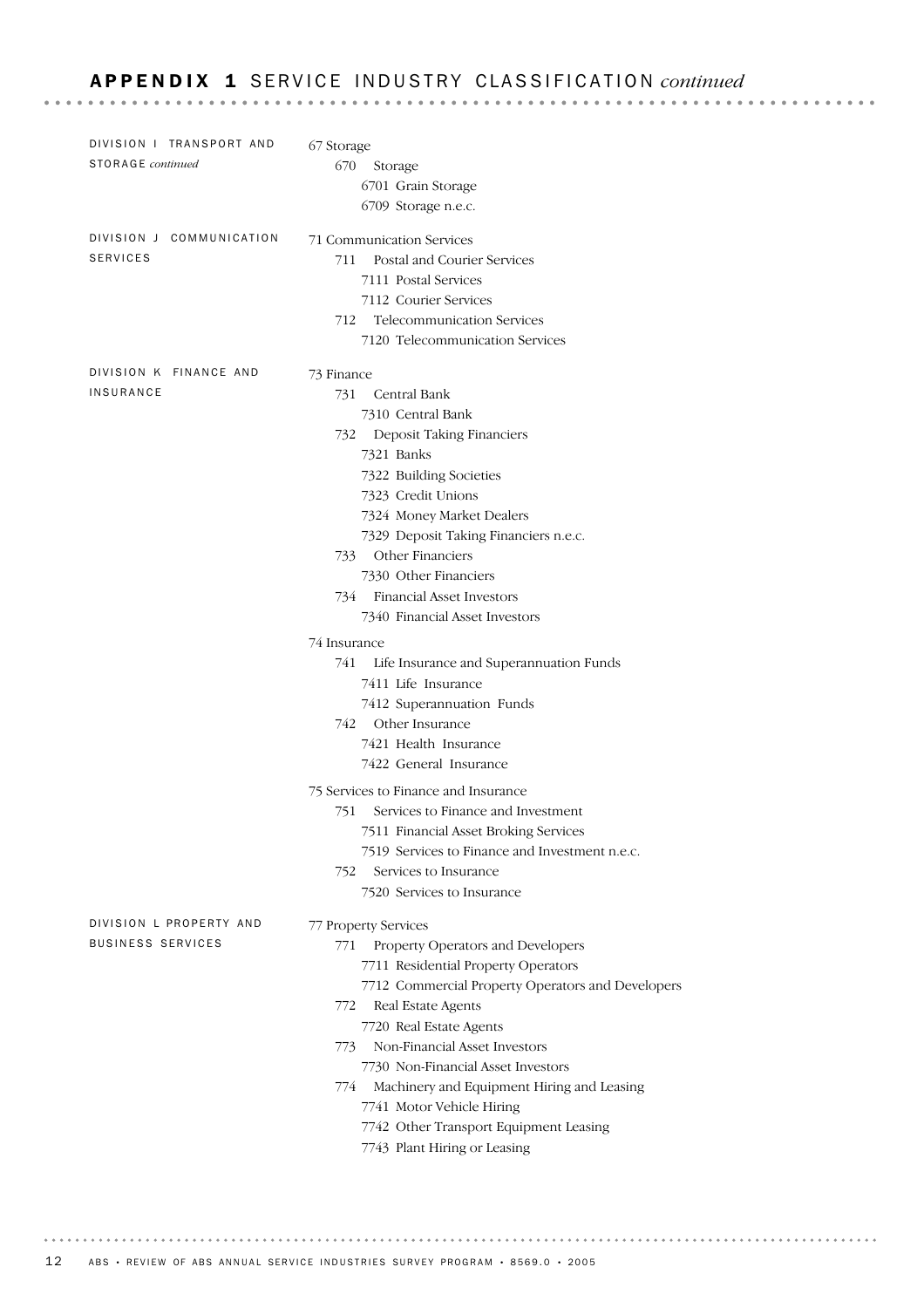# A P P E N D I X 1 SERVICE INDUSTRY CLASSIFICATION *continued*

| DIVISION L PROPERTY AND            | 78 Business Services                                                                |
|------------------------------------|-------------------------------------------------------------------------------------|
| <b>BUSINESS SERVICES continued</b> | Scientific Research<br>781                                                          |
|                                    | 7810 Scientific Research                                                            |
|                                    | <b>Technical Services</b><br>782                                                    |
|                                    | 7821 Architectural Services                                                         |
|                                    | 7822 Surveying Services                                                             |
|                                    | 7823 Consultant Engineering Services                                                |
|                                    | 7829 Technical Services n.e.c.                                                      |
|                                    | <b>Computer Services</b><br>783                                                     |
|                                    | 7831 Data Processing Services                                                       |
|                                    | 7832 Information Storage and Retrieval Services                                     |
|                                    | 7833 Computer Maintenance Services                                                  |
|                                    | 7834 Computer Consultancy Services                                                  |
|                                    | 784 Legal and Accounting Services                                                   |
|                                    | 7841 Legal Services                                                                 |
|                                    | 7842 Accounting Services                                                            |
|                                    | Marketing and Business Management Services<br>785                                   |
|                                    | 7851 Advertising Services                                                           |
|                                    | 7852 Commercial Art and Display Services                                            |
|                                    | 7853 Market Research Services                                                       |
|                                    | 7854 Business Administrative Services                                               |
|                                    | 7855 Business Management Services                                                   |
|                                    | <b>Other Business Services</b><br>786                                               |
|                                    | 7861 Employment Placement Services<br>7862 Contract Staff Services                  |
|                                    | 7863 Secretarial Services                                                           |
|                                    |                                                                                     |
|                                    | 7864 Security and Investigative Serv. (Except Police)<br>7865 Pest Control Services |
|                                    | 7866 Cleaning Services                                                              |
|                                    | 7867 Contract Packing Services n.e.c                                                |
|                                    | 7869 Business Services n.e.c.                                                       |
| DIVISION M GOVERNMENT              | 81 Government Administration                                                        |
| ADMINISTRATION AND                 | 811 Government Administration                                                       |
| DEFENCE                            | 8111 Central Government Administration                                              |
|                                    | 8112 State Government Administration                                                |
|                                    | 8113 Local Government Administration                                                |
|                                    | 812 Justice                                                                         |
|                                    | 8120 Justice                                                                        |
|                                    | Foreign Government Representation<br>813<br>8130 Foreign Government Representation  |
|                                    | 82 Defence                                                                          |
|                                    | Defence<br>820                                                                      |
| DIVISION N EDUCATION               | 84 Education                                                                        |
|                                    | Preschool Education<br>841                                                          |
|                                    | 8410 Preschool Education                                                            |
|                                    | School Education<br>842                                                             |
|                                    | 8421 Primary Education                                                              |
|                                    | 8422 Secondary Education                                                            |
|                                    | 8423 Combined Primary and Secondary Education                                       |
|                                    | 8424 Special School Education                                                       |
|                                    | Post School Education<br>843.                                                       |
|                                    | 8431 Higher Education                                                               |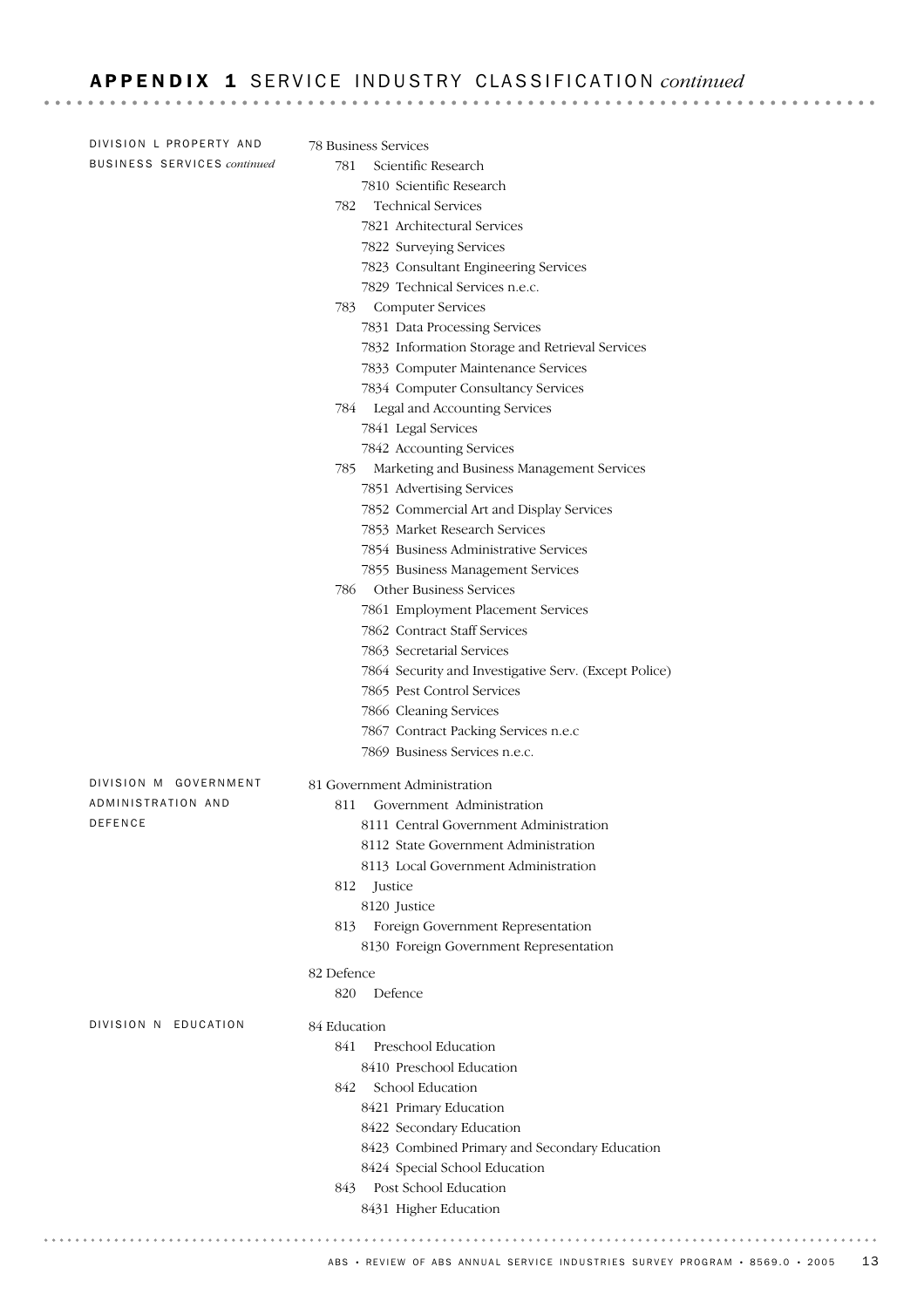#### APPENDIX 1 SERVICE INDUSTRY CLASSIFICATION *continued*

| DIVISION N EDUCATION    | 8432 Technical and Further Education                                               |
|-------------------------|------------------------------------------------------------------------------------|
| continued               | Other Education<br>884                                                             |
|                         | 8440 Other Education                                                               |
| DIVISION O HEALTH AND   | 86 Health Services                                                                 |
| COMMUNITY SERVICES      | 861<br>Hospitals and Nursing Homes                                                 |
|                         | 8611 Hospitals (Except Psychiatric Hospitals)                                      |
|                         | 8613 Nursing Homes                                                                 |
|                         | Medical and Dental Services<br>862                                                 |
|                         | 8621 General Practice Medical Services                                             |
|                         | 8622 Specialist Medical Services                                                   |
|                         | 8623 Dental Services                                                               |
|                         | Other Health Services<br>863                                                       |
|                         | 8631 Pathology Services                                                            |
|                         | 8632 Optometry and Optical Dispensing                                              |
|                         | 8633 Ambulance Services                                                            |
|                         | 8634 Community Health Centres                                                      |
|                         | 8635 Physiotherapy Services                                                        |
|                         | 8636 Chiropractic Services                                                         |
|                         | 8639 Health Services n.e.c.                                                        |
|                         | Veterinary Services<br>864                                                         |
|                         | 8640 Veterinary Services                                                           |
|                         | Child Care Services<br>871                                                         |
|                         | 8710 Child Care Services                                                           |
|                         | <b>Community Care Services</b><br>872                                              |
|                         | 8721 Accommodation for the Aged                                                    |
|                         | 8722 Residential Care Services n.e.c.<br>8729 Non-Residential Care Services n.e.c. |
|                         |                                                                                    |
| DIVISION P CULTURAL AND | 91 Motion Picture, Radio and Television Services                                   |
| RECREATIONAL SERVICES   | Film and Video Services<br>911                                                     |
|                         | 9111 Film and Video Production                                                     |
|                         | 9112 Film and Video Distribution                                                   |
|                         | 9113 Motion Picture Exhibition                                                     |
|                         | 912<br>Radio and Television Services                                               |
|                         | 9121 Radio Services                                                                |
|                         | 9122 Television Services                                                           |
|                         | 92 Libraries, Museums and the Arts                                                 |
|                         | 921<br>Libraries                                                                   |
|                         | 9210 Libraries                                                                     |
|                         | 922<br>Museums                                                                     |
|                         | 9220 Museums                                                                       |
|                         | Parks and Gardens<br>923                                                           |
|                         | 9231 Zoological and Botanic Gardens                                                |
|                         | 9239 Recreational Parks and Gardens                                                |
|                         | 924<br>Arts                                                                        |
|                         | 9241 Music and Theatre Productions<br>9242 Creative Arts                           |
|                         | 925<br>Services to the Arts                                                        |
|                         |                                                                                    |
|                         |                                                                                    |
|                         | 9251 Sound Recording Studios                                                       |
|                         | 9252 Performing Arts Venues<br>9259 Services to the Arts n.e.c.                    |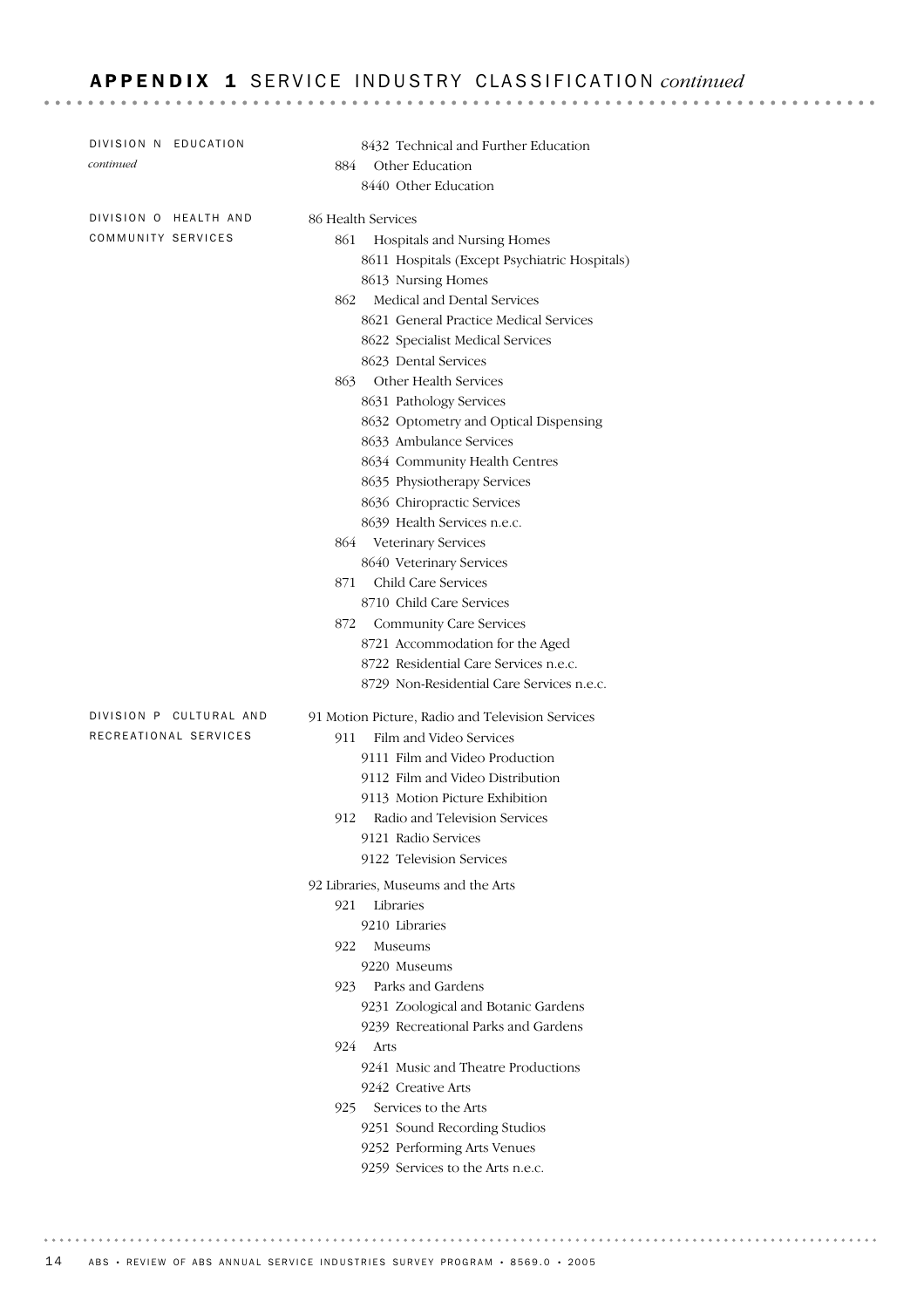#### A P P E N D I X 1 S E R V I C E I N D U S T R Y CL A S S I F I C A T I O N *continued*

95 Personal Services 951 Personal and Household Goods Hiring 9511 Video Hire Outlets 9519 Personal and Household 952 Other Personal Services 9521 Laundries and Dry-Cleaners 9522 Photographic Film Processing 9523 Photographic Studios 9524 Funeral Directors, Crematoria and Cemeteries 9525 Gardening Services 9526 Hairdressing and Beauty Salons 9529 Personal Services n.e.c. 96 Other Services 961 Religious Organisations 9610 Religious Organisations 962 Interest Groups 9621 Business and Professional Associations 9622 Labour Associations 9629 Interest Groups n.e.c. 963 Public Order and Safety Services 9631 Police Services 9632 Corrective Centres 9633 Fire Brigade Services 9634 Waste Disposal Services 97 Private Households Employing Staff 970 Private Households Employing Staff DIVISION Q PERSONAL AND OTHER SERVICES 93 Sport and Recreation 931 Sport 9311 Horse and Dog Racing 9312 Sports Grounds and Facilities n.e.c. 9319 Sports and Services to Sports n.e.c. 932 Gambling Services 9321 Lotteries 9322 Casinos 9329 Gambling Services n.e.c. 933 Other Recreation Services 9330 Other Recreation Services DIVISION P CULTURAL AND RECREATIONAL SERVICES *continued*

9700 Private Households Employing Staff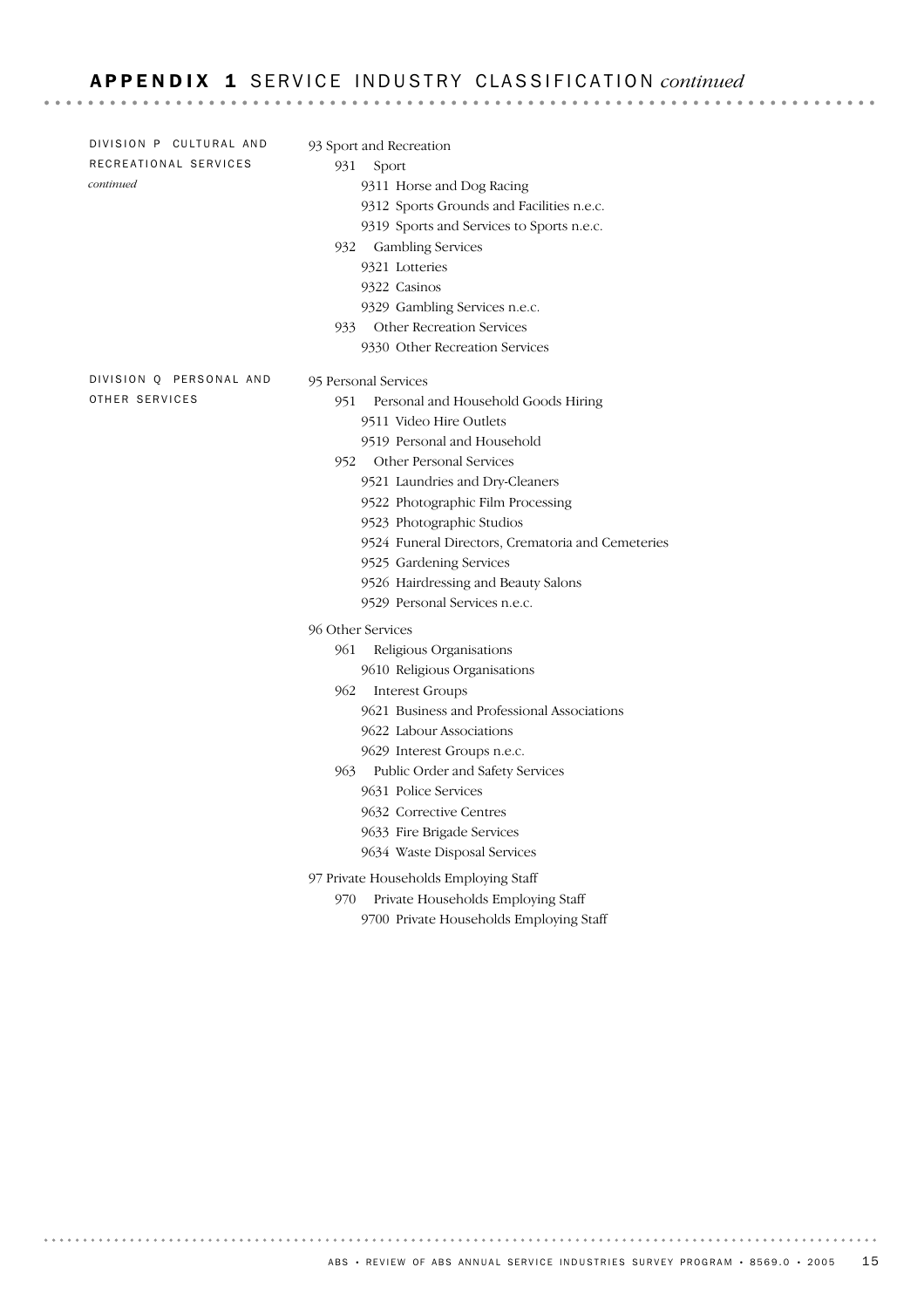### APPENDIX 2 ABS SERVICE INDUSTRIES SURVEYS PROGRAM

| Survey                                 |     |     |     |     |     |    |           |    | Reference Year |        |     |     |     |     |     |
|----------------------------------------|-----|-----|-----|-----|-----|----|-----------|----|----------------|--------|-----|-----|-----|-----|-----|
|                                        | 91/ | 92/ | 93/ | 94/ | 95/ |    | 96/97/98/ |    |                | 99/00/ | 01/ | 02/ | 03/ | 04/ | 05/ |
|                                        | 92  | 93  | 94  | 95  | 96  | 97 | 98        | 99 | $00\,$         | 01     | 02  | 03  | 04  | 05  | 06  |
| Construction Industry                  |     |     |     |     |     |    |           |    |                |        |     |     |     |     |     |
| Wholesale Industry                     |     |     |     |     |     |    |           |    |                |        |     |     |     |     |     |
| Retail Industry                        |     |     |     |     |     |    |           |    |                |        |     |     |     |     |     |
| Accommodation                          |     |     |     |     |     |    |           |    |                |        |     |     |     |     |     |
| Pubs, taverns and bars                 |     |     |     |     |     |    |           |    |                |        |     |     |     |     |     |
| Cafes and Restaurants                  |     |     |     |     |     |    |           |    |                |        |     |     |     |     |     |
| Clubs (Hospitality)                    |     |     |     |     |     |    |           |    |                |        |     |     |     |     |     |
| <b>Travel Agents</b>                   |     |     |     |     |     |    |           |    |                |        |     |     |     |     |     |
| Tourism Marketing Expenditure          |     |     |     |     |     |    |           |    |                |        |     |     |     |     |     |
| <b>Commercial Property Operators</b>   |     |     |     |     |     |    |           |    |                |        |     |     |     |     |     |
| Real Estate Agents                     |     |     |     |     |     |    |           |    |                |        |     |     |     |     |     |
| Motor vehicle hire                     |     |     |     |     |     |    |           |    |                |        |     |     |     |     |     |
| Plant Hiring or Leasing                |     |     |     |     |     |    |           |    |                |        |     |     |     |     |     |
| Legal Profession                       |     |     |     |     |     |    |           |    |                |        |     |     |     |     |     |
| Accounting Profession                  |     |     |     |     |     |    |           |    |                |        |     |     |     |     |     |
| <b>Consultant Engineering Services</b> |     |     |     |     |     |    |           |    |                |        |     |     |     |     |     |
| <b>Architectural Services</b>          |     |     |     |     |     |    |           |    |                |        |     |     |     |     |     |
| <b>Surveying Services</b>              |     |     |     |     |     |    |           |    |                |        |     |     |     |     |     |
| <b>Cleaning Services</b>               |     |     |     |     |     |    |           |    |                |        |     |     |     |     |     |
| Security and Investigative Services    |     |     |     |     |     |    |           |    |                |        |     |     |     |     |     |
| Market Research Services               |     |     |     |     |     |    |           |    |                |        |     |     |     |     |     |
| <b>Advertising Services</b>            |     |     |     |     |     |    |           |    |                |        |     |     |     |     |     |
| <b>Business Management services</b>    |     |     |     |     |     |    |           |    |                |        |     |     |     |     |     |
| <b>Employment Placement Services</b>   |     |     |     |     |     |    |           |    |                |        |     |     |     |     |     |
| <b>Contract Staff Services</b>         |     |     |     |     |     |    |           |    |                |        |     |     |     |     |     |
| <b>Business Events Venues</b>          |     |     |     |     |     |    |           |    |                |        |     |     |     |     |     |
| Nursing homes                          |     |     |     |     |     |    |           |    |                |        |     |     |     |     |     |
| <b>General Practitioners</b>           |     |     |     |     |     |    |           |    |                |        |     |     |     |     |     |
| Specialists                            |     |     |     |     |     |    |           |    |                |        |     |     |     |     |     |
| Dentists                               |     |     |     |     |     |    |           |    |                |        |     |     |     |     |     |
| Pathology Services                     |     |     |     |     |     |    |           |    |                |        |     |     |     |     |     |
| Optometry and Optical Dispensing       |     |     |     |     |     |    |           |    |                |        |     |     |     |     |     |
| Physiotherapists                       |     |     |     |     |     |    |           |    |                |        |     |     |     |     |     |
| <b>Chiropractic Services</b>           |     |     |     |     |     |    |           |    |                |        |     |     |     |     |     |
| Audiometrists and Audiologists         |     |     |     |     |     |    |           |    |                |        |     |     |     |     |     |
| Veterinary services                    |     |     |     |     |     |    |           |    |                |        |     |     |     |     |     |
| Child care services                    |     |     |     |     |     |    |           |    |                |        |     |     |     |     |     |
| Accommodation for the Aged             |     |     |     |     |     |    |           |    |                |        |     |     |     |     |     |
| Residential Care nec                   |     |     |     |     |     |    |           |    |                |        |     |     |     |     |     |
| Non-Residentail Care                   |     |     |     |     |     |    |           |    |                |        |     |     |     |     |     |
| Film and Video Production              |     |     |     |     |     |    |           |    |                |        |     |     |     |     |     |
| Film and Video Distribution            |     |     |     |     |     |    |           |    |                |        |     |     |     |     |     |
| Motion Picture Exhibition              |     |     |     |     |     |    |           |    |                |        |     |     |     |     |     |
| Radio Services                         |     |     |     |     |     |    |           |    |                |        |     |     |     |     |     |
| <b>Television Services</b>             |     |     |     |     |     |    |           |    |                |        |     |     |     |     |     |

16 ABS • REVIEW OF ABS ANNUAL SERVICE INDUSTRIES SURVEY PROGRAM • 8569.0 • 2005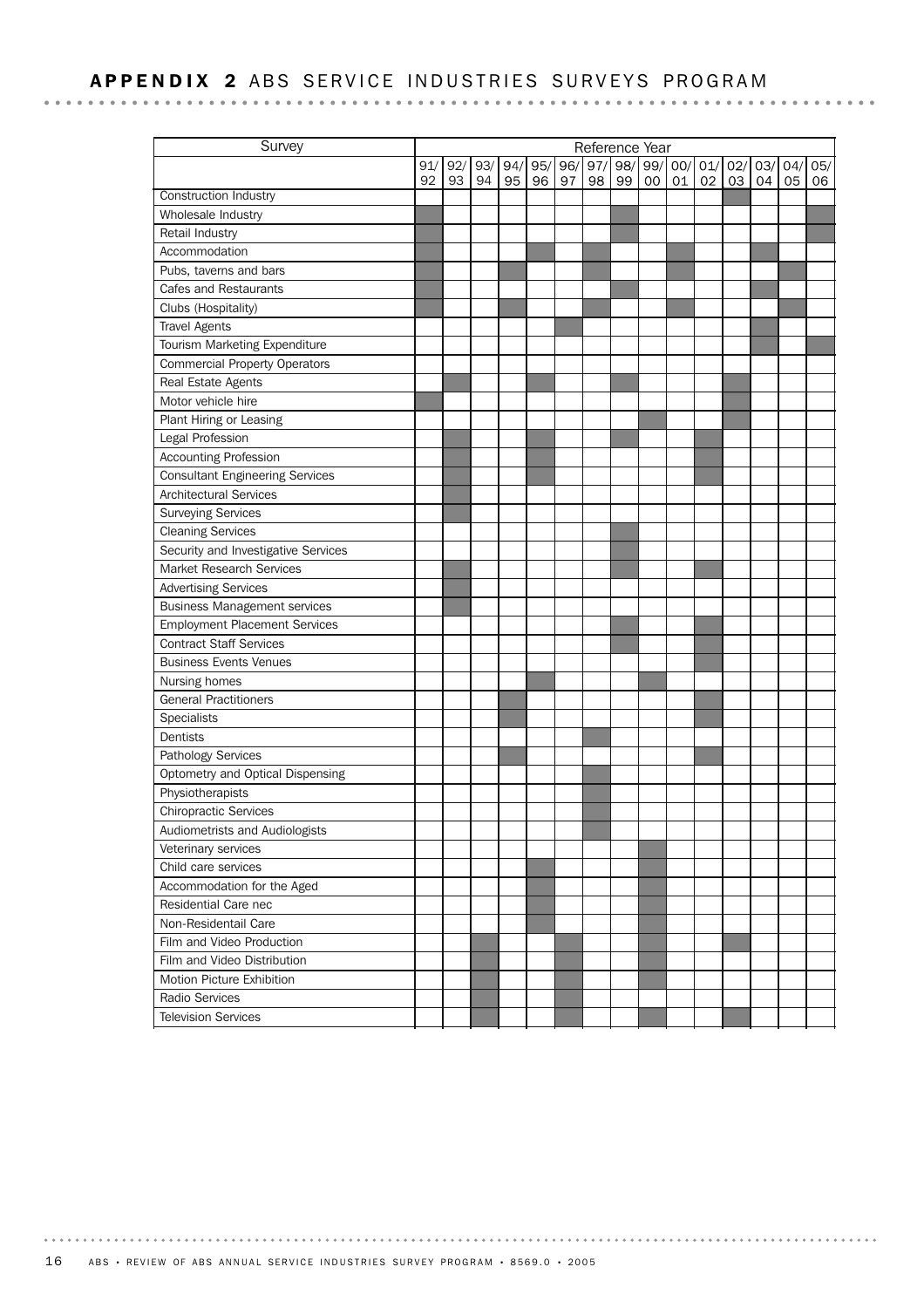## APPENDIX 2 ABS SERVICE INDUSTRIES SURVEYS PROGRAM *continued*

| Survey                                       | Reference Year |     |     |     |    |    |             |    |         |     |     |     |     |     |     |
|----------------------------------------------|----------------|-----|-----|-----|----|----|-------------|----|---------|-----|-----|-----|-----|-----|-----|
|                                              | 91/            | 92/ | 93/ | 94/ |    |    | 95/ 96/ 97/ |    | 98/ 99/ | 00/ | 01/ | 02/ | 03/ | 04/ | 05/ |
|                                              | 92             | 93  | 94  | 95  | 96 | 97 | 98          | 99 | $00\,$  | 01  | 02  | 03  | 04  | 05  | 06  |
| Libraries                                    |                |     |     |     |    |    |             |    |         |     |     |     |     |     |     |
| <b>Museums</b>                               |                |     |     |     |    |    |             |    |         |     |     |     |     |     |     |
| Zoological gardens                           |                |     |     |     |    |    |             |    |         |     |     |     |     |     |     |
| <b>Botanic Gardens</b>                       |                |     |     |     |    |    |             |    |         |     |     |     |     |     |     |
| <b>Recreational Parks and Gardens</b>        |                |     |     |     |    |    |             |    |         |     |     |     |     |     |     |
| Music and Theatre Production                 |                |     |     |     |    |    |             |    |         |     |     |     |     |     |     |
| Sound Recording Studios                      |                |     |     |     |    |    |             |    |         |     |     |     |     |     |     |
| Performing Arts Venues                       |                |     |     |     |    |    |             |    |         |     |     |     |     |     |     |
| Services to the Arts                         |                |     |     |     |    |    |             |    |         |     |     |     |     |     |     |
| <b>Commercial Arts Galleries</b>             |                |     |     |     |    |    |             |    |         |     |     |     |     |     |     |
| Festivals                                    |                |     |     |     |    |    |             |    |         |     |     |     |     |     |     |
| Horse and Dog Racing                         |                |     |     |     |    |    |             |    |         |     |     |     |     |     |     |
| Sports Grounds and Facilities                |                |     |     |     |    |    |             |    |         |     |     |     |     |     |     |
| Sports and Services to Sports nec            |                |     |     |     |    |    |             |    |         |     |     |     |     |     |     |
| Lotteries                                    |                |     |     |     |    |    |             |    |         |     |     |     |     |     |     |
| Casinos                                      |                |     |     |     |    |    |             |    |         |     |     |     |     |     |     |
| Gambling Services nec                        |                |     |     |     |    |    |             |    |         |     |     |     |     |     |     |
| <b>Other Recreation Services</b>             |                |     |     |     |    |    |             |    |         |     |     |     |     |     |     |
| Amusement and Theme Parks                    |                |     |     |     |    |    |             |    |         |     |     |     |     |     |     |
| Amusement Arcades and Centres                |                |     |     |     |    |    |             |    |         |     |     |     |     |     |     |
| Video Hire Outlets                           |                |     |     |     |    |    |             |    |         |     |     |     |     |     |     |
| Personal and Household Hire                  |                |     |     |     |    |    |             |    |         |     |     |     |     |     |     |
| Laundries and Dry-Cleaning                   |                |     |     |     |    |    |             |    |         |     |     |     |     |     |     |
| Photographic Film Processing                 |                |     |     |     |    |    |             |    |         |     |     |     |     |     |     |
| Funeral Directors, Crematoria and Cemeteries |                |     |     |     |    |    |             |    |         |     |     |     |     |     |     |
| <b>Gardening Services</b>                    |                |     |     |     |    |    |             |    |         |     |     |     |     |     |     |
| Hairdressing and Beauty Salons               |                |     |     |     |    |    |             |    |         |     |     |     |     |     |     |
| <b>Waste Disposal Services</b>               |                |     |     |     |    |    |             |    |         |     |     |     |     |     |     |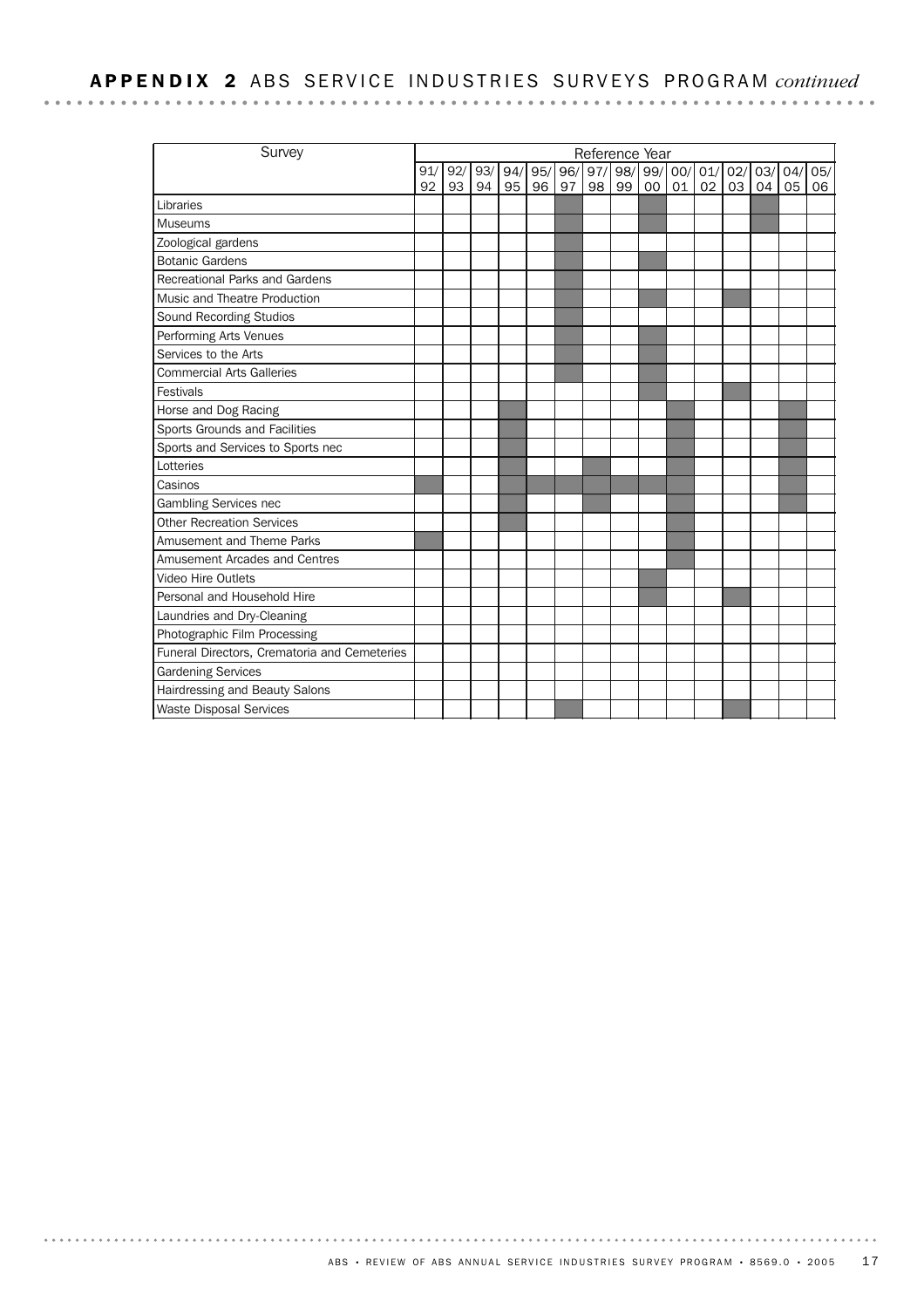#### APPENDIX 3 SERVICE INDUSTRIES PUBLICATIONS

| Reference   | ABS<br>Catalogue |                                                                            |
|-------------|------------------|----------------------------------------------------------------------------|
| Year        | No.              | Title                                                                      |
| 1991–92 (a) | 8622.0           | Retail Industry, Australia, 1991-92                                        |
|             | 8624.0           | Retail Industry Commodity Sales, Australia, 1991-92                        |
|             | 8625.0           | Retail Industry, State and Territory Summary, 1991-92                      |
|             | 8638.0           | Wholesale Industry, Australia, 1991-92                                     |
|             | 8652.0           | Motor Vehicle Hire, Australia, 1991-92                                     |
|             | 8674.0           | Hospitality Industries, Australia, 1991-92                                 |
|             | 8675.0           | Amusement and Theme Parks, Australia, 1991-92                              |
| 1992–93     | 8663.0           | Real Estate Agents Industry, Australia, 1992-93                            |
|             | 8669.0           | Computing Services Industry, Australia, 1992-93                            |
|             | 8676.0           | Selected Technical Services, Australia, 1992-93                            |
|             | 8677.0           | Selected Business Services, Australia, 1992-93                             |
|             | 8678.0           | Legal and Accounting Services, Australia, 1992-93                          |
| 1993–94     | 8654.0           | Motion Picture Exhibition, Australia, 1993-94                              |
|             | 8679.0           | Film and Video Production and Distribution, Australia, 1993-94             |
|             | 8680.0           | Radio and Television Services, Australia, 1993-94                          |
| 1994–95     | 8683.0           | Casinos, Australia, 1994-95                                                |
|             | 8684.0           | Gambling Industries, Australia, 1994-95                                    |
|             | 8685.0           | Private Medical Practice Industry, Australia, 1994-85                      |
|             | 8686.0           | Sports Industries, Australia, 1994-95                                      |
|             | 8687.0           | Pubs, Taverns and Bars, and Clubs, Australia, 1994-95                      |
|             | 8688.0           | Othert Recreational Services, Australia, 1994-95                           |
|             | 8689.0           | Private Medical Practitioners, Australia, 1994-95                          |
|             | 8692.0           | Sport, Recreation and Gambling Industries, Australia, Preliminary, 1994-95 |
| 1995–96     | 8639.0           | Interest Groups, Australia, 1995-96                                        |
|             | 8663.0           | Real Estate Agents Industry, Australia, 1995-96                            |
|             | 8669.0           | Computing Services Industry, Australia, 1995-96                            |
|             | 8678.0           | Legal and Accounting Services, Australia, 1995-96                          |
|             | 8683.0           | Casinos, Australia, 1995-96                                                |
|             | 8693.0           | Consultant Engineering Services, Australia, 1995-96                        |
|             | 8694.0           | Community Services, Australia, Preliminary, 1995-96                        |
|             | 8695.0           | Accommodation Industry, Australia, 1995-96                                 |
|             | 8696.0           | Community Services, Australia, 1995-96                                     |
| 1996-97     | 8145.0           | Telecommunication Services, Australia, 1996-97                             |
|             | 8148.0           | Telecommunication Services, Australia, Preliminary, 1996-97                |
|             | 8555.0           | Sound Recording Studios, Australia, 1996-97                                |
|             | 8649.0           | Libraries and Museums, Australia, 1996-97                                  |
|             | 8651.0           | Commercial Art Galleries, Australia, 1996-97                               |
|             | 8653.0           | Travel Agency Services, Australia, 1996-97                                 |
|             | 8654.0           | Motion Picture Exhibition. Australia. 1996-97                              |
|             | 8679.0           | Film and Video Production and Distribution, Australia, 1996-97             |
|             | 8680.0           | Radio and Television Services, Australia, 1996-97                          |
|             | 8683.0           | Casinos, Australia, 1996-97                                                |
|             | 8697.0           | Performing Arts Industry, Australia, 1996-97                               |
|             | 8698.0           | Waste Management Inustry, Australia, 1996-97                               |
|             | 8699.0           | Zoos, Parks and Gardens Industry, Australia, 1996-97                       |
|             |                  |                                                                            |

(a) Publications from the 1991-92 retail location census are not listed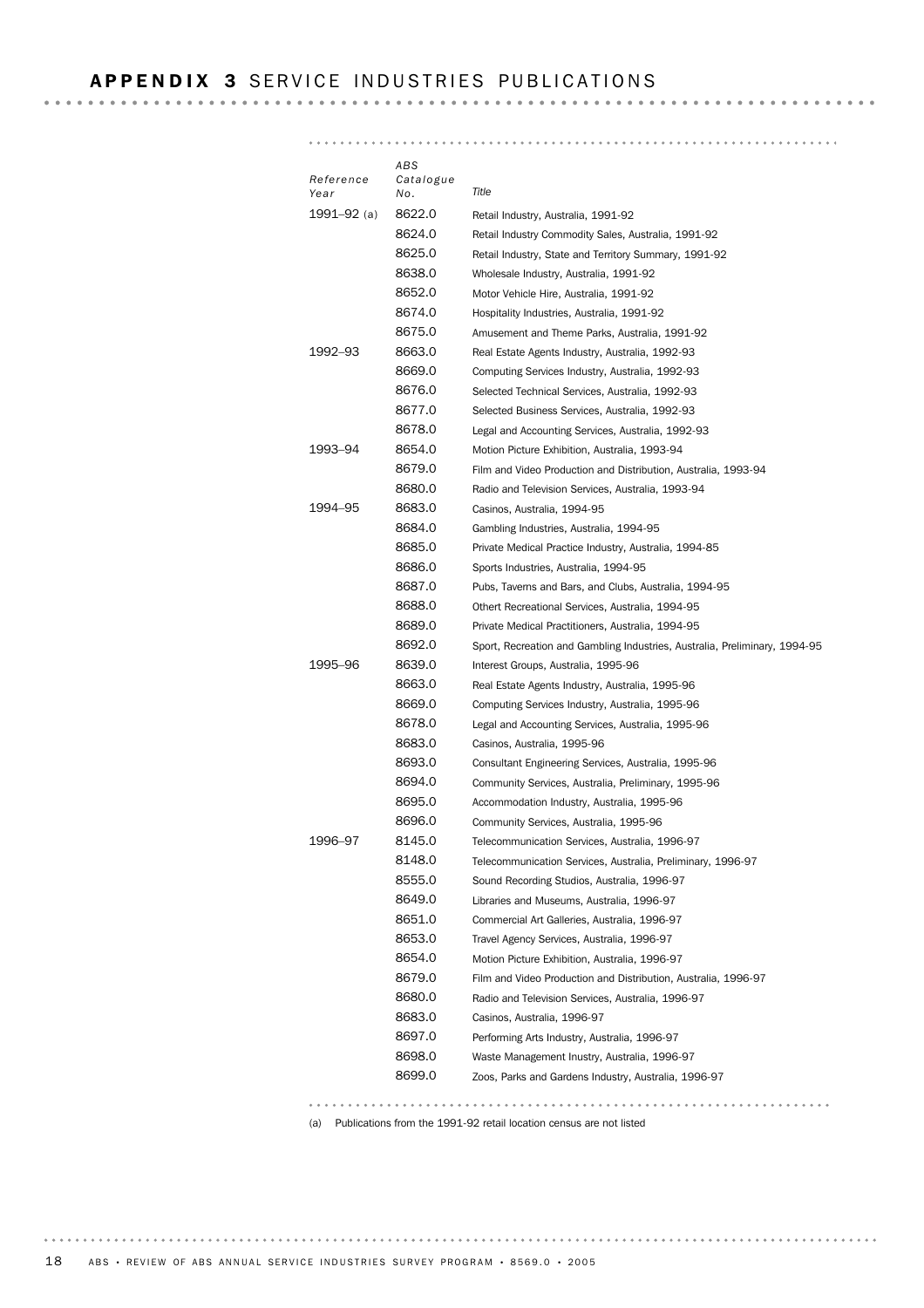#### APPENDIX 3 SERVICE INDUSTRIES PUBLICATIONS *continued*

| ABS<br>Catalogue<br>Reference<br>Title<br>Year<br>No.                              |  |
|------------------------------------------------------------------------------------|--|
| 8550.0<br>1997–98 (a)<br>Chiropractic and Osteopathic Services, Australia, 1997-98 |  |
| 8551.0<br>Dental Services, Australia, 1997-98                                      |  |
| 8552.0<br>Physiotherapy Services, Australia, 1997-98                               |  |
| 8553.0<br>Optometry and Optical Dispensing Services, Australia, 1997-98            |  |
| 8554.0<br>Audiology and Audiometry Services, Australia, 1997-98                    |  |
| 8647.0<br>Gambling Industries, Australia, Preliminary, 1997-98                     |  |
| 8683.0<br>Casinos, Australia, 1997-98                                              |  |
| 8684.0<br>Gambling Industries, Australia, 1997-98                                  |  |
| 8687.0<br>Pubs, Taverns and Bars, and Clubs, Australia, 1997-98                    |  |
| 8695.0<br>Accommodation Industry, Australia, 1997-98                               |  |
| 1998–99<br>8663.0<br>Real Estate Agents, Australia, 1998-99                        |  |
| 8667.0<br>Legal Services, Australia, 1998-99                                       |  |
| 8557.0<br>Security Services, Australia, 1998-99                                    |  |
| 8672.0<br>Cleaning Services, Australia, 1998-99                                    |  |
| 8556.0<br>Market Research Services, Australia, 1998-99                             |  |
| 8669.0<br>Computer Services, Australia, 1998-99                                    |  |
| 8558.0<br>Employment Placement and Contract staff services, Australia, 1998-99     |  |
| 8655.0<br>Cafe's and Restaurants, Australia, 1998-99                               |  |
| 8683.0<br>Casinos, Australia, 1998-99                                              |  |
| 1999–2000<br>8696.0<br>Community services, Australia, 1999-2000                    |  |
| 8654.0<br>Motion picture exhibition, Australia, 1999-2000                          |  |
| 8559.0<br>Television services, Australia, 1999-2000                                |  |
| 8679.0<br>Film and video production and distribution, Australia, 1999-2000         |  |
| 8562.0<br>Video hire outlets, Australia, 1999-2000                                 |  |
| 8561.0<br>Public libraries, Australia, 1999-2000                                   |  |
| 8560.0<br>Museums, Australia, 1999-2000                                            |  |
| 8563.0<br>Botanic gardens, Australia, 1999-2000                                    |  |
| 8697.0<br>Performing arts, Australia, 1999-2000                                    |  |
| 8651.0<br>Commercial art galleries, Australia, 1999-2000                           |  |
| 8567.0<br>Hire industries - Preliminary, Australia, 1999-2000                      |  |
| 8565.0<br>Hire industries, Australia, 1999-2000                                    |  |
| 8564.0<br>Veterinary services, Australia, 1999-2000                                |  |
| 8683.0<br>Casinos, Australia, 1999-2000                                            |  |
| 2000–01<br>8686.0<br>Sports industries, Australia, 2000-01                         |  |
| 8688.0<br>Selected recreation industries, Australia, 2000-01                       |  |
| 8695.0<br>Accommodation, Australia, 2000-01                                        |  |
| 8687.0<br>Clubs, pubs, taverns and bars, Australia, 2000-01                        |  |
| 8684.0<br>Gambling industries, Australia, 2000-01                                  |  |
| 8683.0<br>Casinos, Australia, 2000-01                                              |  |
| 8566.0<br>Business events venues, Australia, 2000-01                               |  |
| 2001–02<br>8689.0<br>Private practice medical practitioners, Australia, 2001-02    |  |
| 8685.0<br>Private practice medical services, Australia, 2001-02                    |  |
| 8667.0<br>Legal services, Australia, 2001-02                                       |  |
| 8668.0<br>Accounting services, Australia, 2001-02                                  |  |
| 8558.0<br>Employment and contract staff services, Australia, 2001-02               |  |
| 8556.0<br>Market research services, Australia, 2001-02                             |  |
| 8693.0<br>Consulting engineering services, Australia, 2001-02                      |  |

(a) This publication is yet to be released.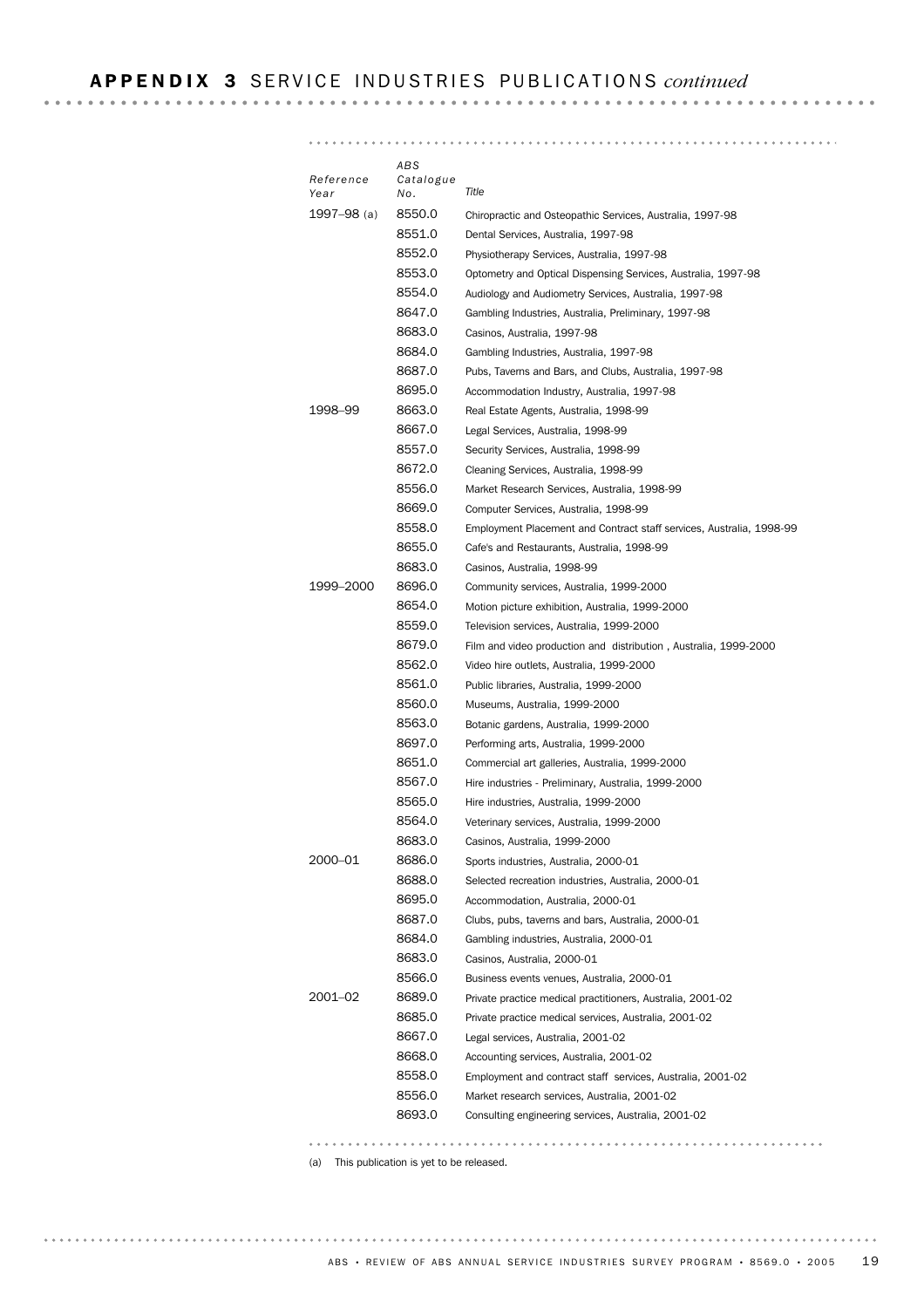#### APPENDIX 3 SERVICE INDUSTRIES PUBLICATIONS *continued*

## *ABS Catalogue Reference*

| No.       | Title                                                                 |
|-----------|-----------------------------------------------------------------------|
| 8663.0    | Real estate services, Australia, 2002-03                              |
| 8567.0    | Hire services (incl motor vehicle hire), Australia, 2002-03           |
| 8695.0    | Waste management services, Australia, 2002-03                         |
| 8679.0    | Film and video production and television services, Australia, 2002-03 |
| 8697.0    | Performing arts, Australia, 2002-03                                   |
| 8561.0    | Public libraries. Australia. 2003-04                                  |
| 8560.0    | Museums, Australia, 2003-04                                           |
| 8695.0    | Accommodation services, Australia, 2003-04                            |
| 8655.0    | Cafe and restaurants, Australia, 2003-04                              |
| 8691.0(a) | Overseas tourism marketing expenditure, Australia, 2003-04            |
| 8653.0(a) | Travel agents services, Australia, 2003-04                            |
|           |                                                                       |

(a) This publication is yet to be released.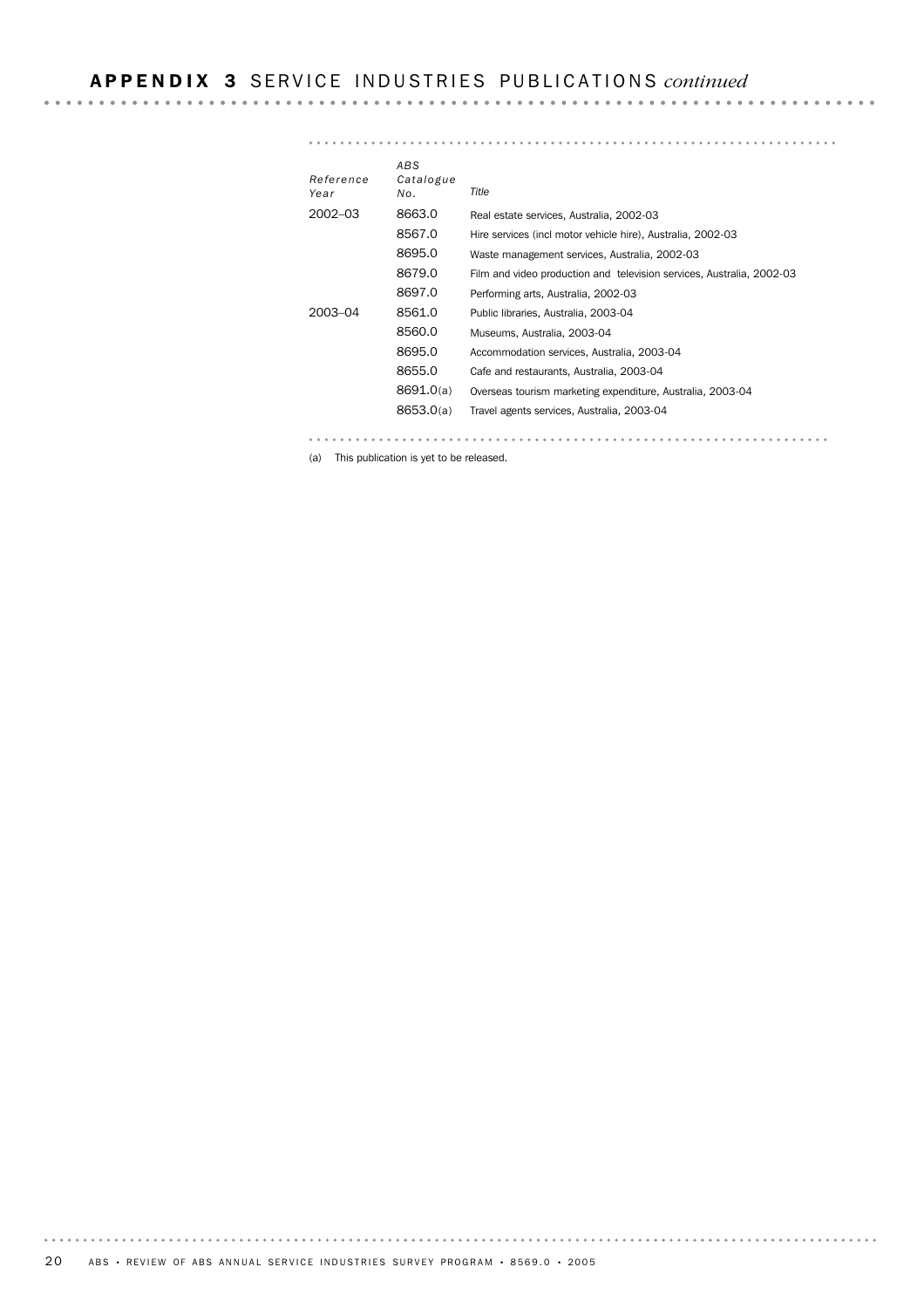| Construction Industry Survey           | <b>Business Events Venues</b>  | Sound Recording Studios           |
|----------------------------------------|--------------------------------|-----------------------------------|
| Wholesale Industry Survey              | Nursing homes                  | Commercial art galleries          |
| Retail Industry Survey                 | <b>General Practitioners</b>   | Performing Arts Venues            |
| Accommodation                          | <b>Specialists</b>             | Services to the Arts              |
| Pubs, taverns and bars                 | Dentists                       | <b>Commercial Arts Galleries</b>  |
| Cafes and Restaurants                  | Pathology Services             | Festivals                         |
| Clubs (Hospitality)                    | Optometry & Optical Dispensing | <b>Contemporary Music</b>         |
| <b>Travel Agents</b>                   | Physiotherapists               | Digital content                   |
| Tourism Marketing Expenditure          | <b>Chiropractic Services</b>   | Horse and Dog Racing              |
| <b>Commercial Property Operators</b>   | Audiometrists and Audiologists | Sports Grounds and Facilities     |
| Real Estate Agents                     | Veterinary services            | Sports and Services to Sports nec |
| Motor vehicle hire                     | Child care services            | Lotteries                         |
| Plant Hiring or Leasing                | Accommodation for the Aged     | Casinos                           |
| Legal Profession                       | Residential Care nec           | Gambling Services nec             |
| <b>Accounting Profession</b>           | Film and Video Production      | <b>Other Recreation Services</b>  |
| <b>Consultant Engineering Services</b> | Film and Video Distribution    | Amusement and Theme Parks         |
| <b>Architectural Services</b>          | Motion Picture Exhibition      | Amusement Arcades and Centres     |
| <b>Surveying Services</b>              | <b>Radio Services</b>          | Video Hire Outlets                |
| <b>Cleaning Services</b>               | <b>Television Services</b>     | Personal and Household Hire       |
| Security and Investigative Services    | Libraries                      | Laundries and Dry-Cleaning        |
| Market Research Services               | Museums                        | Photographic Film Processing      |
| <b>Advertising Services</b>            | Zoological gardens             | <b>Funeral Services</b>           |
| <b>Facilities Management</b>           | <b>Botanic Gardens</b>         | <b>Gardening Services</b>         |
| <b>Business Management services</b>    | Recreational Parks and Gardens | Hairdressing and Beauty Salons    |
| <b>Employment Placement Services</b>   | Music and Theatre Production   | <b>Waste Disposal Services</b>    |
| <b>Contract Staff Services</b>         | <b>Book Publishers</b>         | <b>Book Retailers</b>             |